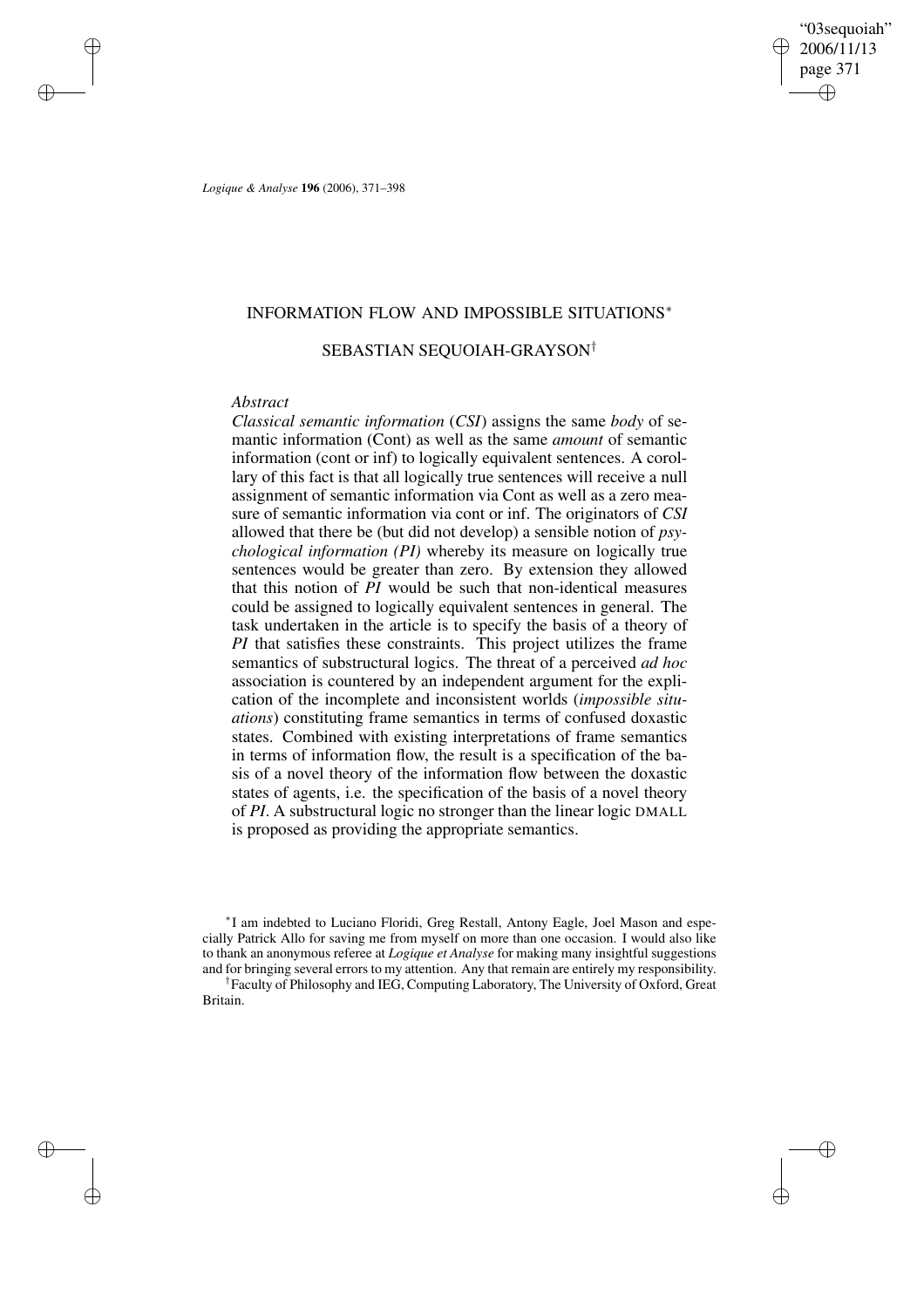372 SEBASTIAN SEQUOIAH-GRAYSON

"03sequoiah" 2006/11/13 page 372

✐

✐

✐

✐

## 1. *Introduction*

The theory of *classical semantic information* (*CSI*) (Bar-Hillel and Carnap, 1952) is built upon the classical modal space that Carnap (1955, 1956) used to define his notion of *intension* and which is commonly used to explicate metaphysical necessity.<sup>1</sup> The intension of a declarative sentence is taken to be the set of possible worlds that make the sentence true (equivalently, those worlds included by the sentence).<sup>2</sup> The notion of intension is co-definable with Bar-Hillel and Carnap's notion of *semantic information* as comprised by *CSI*. Semantic information is also referred to as *content* and denoted by 'Cont'. The content of a declarative sentence is taken to be the set of possible worlds that make the sentence false (equivalently, those worlds excluded by the sentence). Letting  $W$  be the set of all possible worlds, and  $X$  be the set of possible worlds identified with the intension of a declarative sentence s, and  $Y$  be the set of possible worlds identified with the content of  $s$ , we have (1.1):

(1.1)  $W \setminus X = Y$  iff  $W \setminus Y = X$ 

Hence  $X$  and  $Y$  will always be mutually exclusive and jointly exhaustive on  $W$  (i.e., they are a partition on  $W$ ). Explicitly, the content of  $s$  will be identical to the set of possible worlds included by the negation of s. This is just to say that content of  $s$  is identified with the set of possible worlds included by  $\neg s$ . Where  $X \subseteq W$  we have  $(1.2)$ :<sup>3</sup>

(1.2) Cont(s) =  $df\{x \in W : x \models \neg s\}$ 

<sup>1</sup> Bar-Hillel and Carnap built *CSI* around a monadic predicate language. Possible worlds are modeled as state descriptions. The number of possible worlds is calculated accordingly. Where there are n individual constants (standing for n individuals) and  $m$  primitive monadic predicates, the number of atomic sentences will be  $nm$ , the number of possible worlds  $2^{nm}$ , and the number of "Q-predicators"  $2^m$  (Q-predicators are individuations of possible types of objects given a conjunction of predicates whereby each primitive predicate occurs either negated or un-negated (but not both)). A full sentence of a Q-predicator is a Q-sentence where a predicate is attached to a term. Hence a possible world is a conjunction of  $nQ$ sentences as each Q-sentence describes a possibly existing individual. Since this article deals with nothing more fine-grained than the propositional calculus, these details will be ignored.

 $2$  We speak of the intension associated with a sentence as opposed to the intension associated with a *proposition* because, on the possible worlds understanding of propositions, a proposition *just is* an intension.

<sup>3</sup> We require ' $\subseteq$ ' instead of the stronger ' $\subseteq$ ' here because of the possibility that  $\nvdash s$ , in which case  $X = W$ .

✐

✐

✐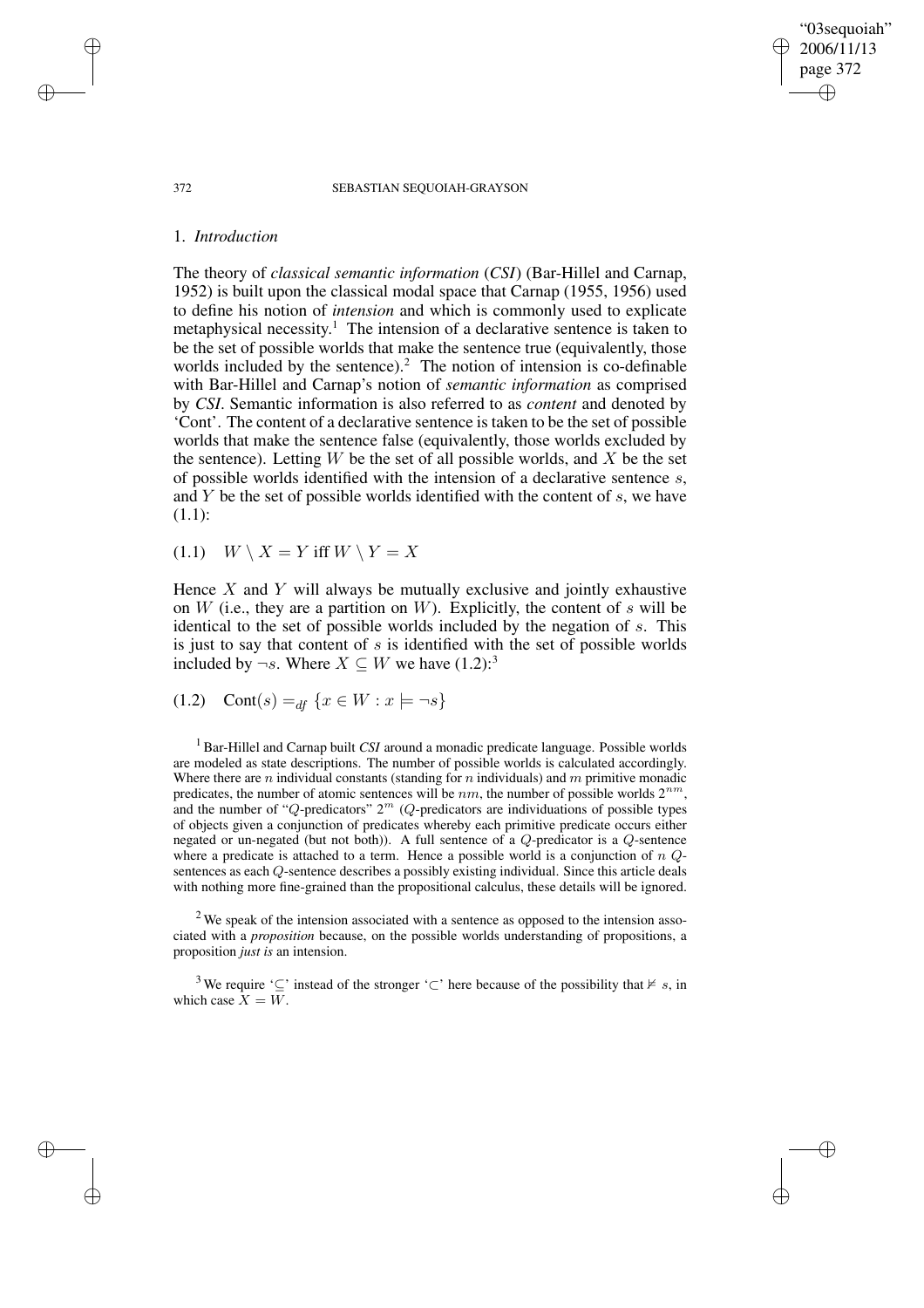For any logically true sentence t,  $\neg t$  will include no possible world. Via (1.2) we have  $(1.3)$ :

 $(1.3)$  Cont $(t) = \emptyset$ 

✐

✐

✐

✐

(1.3) is a special case of a more general result involving any pair (or more) of logically equivalent sentences  $s$  and  $s'$ . Given that logically equivalent sentences pick out the same sets of possible worlds, and given the definition stipulated by  $(1.2)$  above, we have  $(1.4)$ :

$$
(1.4) \quad \text{Cont}(s) = \text{Cont}(s') = Z
$$

If s (and s')  $\neq t$ , then  $Z \neq \emptyset$ .

*CSI* is concerned not only with the individuation of semantic information (Cont) but also with its *measure*. The guiding intuition is that the informativeness of a sentence  $s$  is inversely proportionate to the probability of the state of affairs it describes being the case. *CSI* involves two distinct methods for obtaining measures of semantic information, a *content measure* (cont) and an *information measure* (inf).

Beginning with cont, Bar-Hillel and Carnap denote the logical (*a priori*) probability of a sentence s by  $m(s)$ , where m designates 'measure' (*op. cit.*, 302). m is acquired via an *a priori* probability distribution onto the set of all possible worlds. The distributed values sum to 1. For simplicities sake, we may assume that the distribution pattern is equiprobable.<sup>4</sup> *CSI* defines the cont of a sentence s as the measure of the complement of  $s$ , (1.5):

$$
(1.5) \quad \text{cont}(s) =_{df} 1 - m(s)
$$

A logically true sentence  $t$  is true in every possible world, hence  $(1.6)$ :

$$
(1.6) \quad m(t) = 1
$$

A logically true sentence will return a minimal content measure. From (1.5) and (1.6) we have (1.7):

 $(1.7)$  cont $(t) = 1 - 1 = 0$ 

Similarly to (1.3), (1.7) is a special case of a more general result concerning any pair (or more) of logically equivalent sentences  $s$  and  $s'$ . Since logically

<sup>4</sup> As we are only considering logically equivalent sentences, this assumption is (strictly speaking) irrelevant for present purposes.

"03sequoiah" 2006/11/13 page 373

✐

✐

✐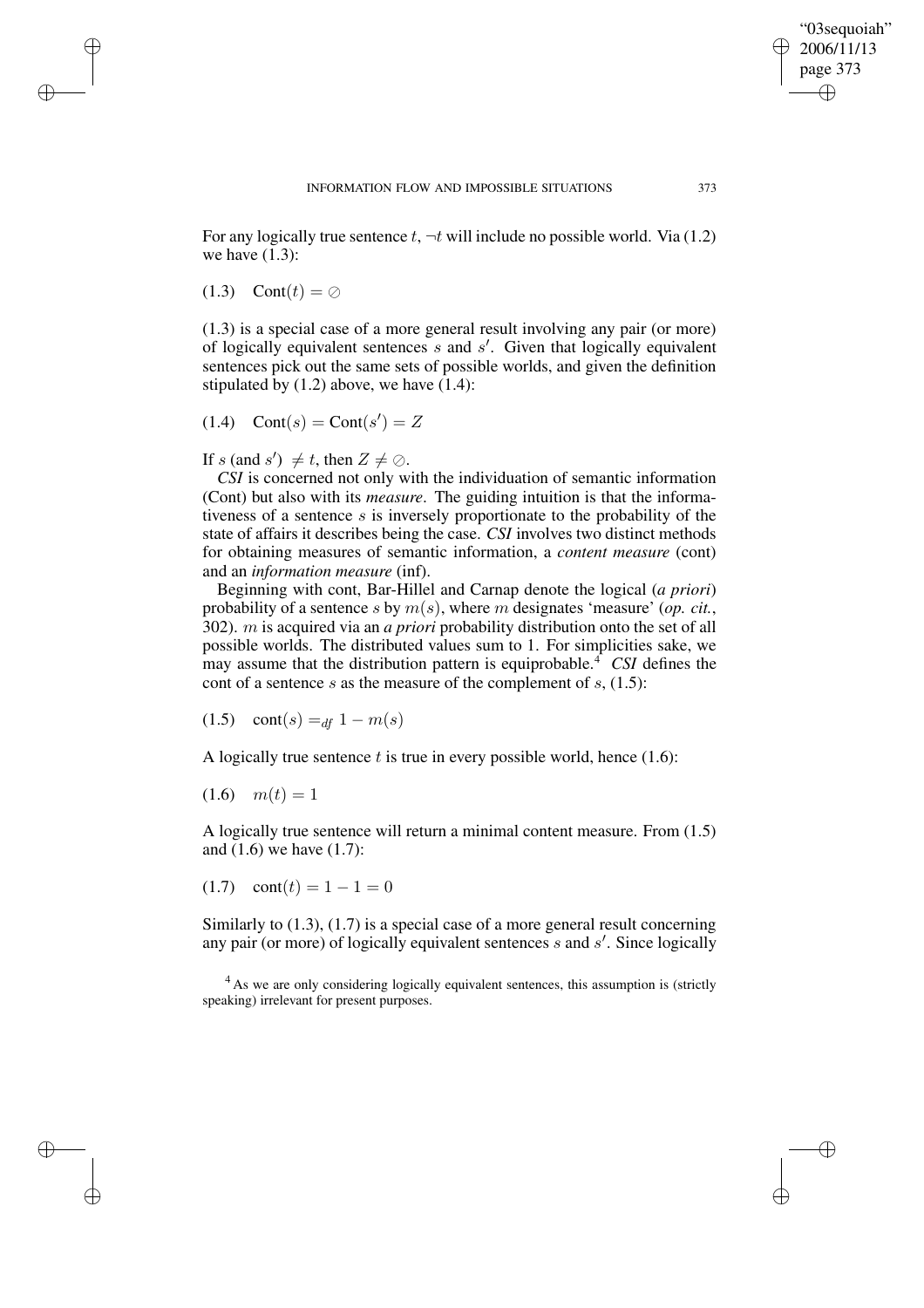# "03sequoiah" 2006/11/13 page 374 ✐ ✐

✐

✐

#### 374 SEBASTIAN SEQUOIAH-GRAYSON

equivalent sentences are true across identical sets of possible worlds, we know that they will possess identical logical probabilities, hence (1.8):

 $(1.8)$   $m(s) = m(s')$ 

Hence logically equivalent sentences will return identical content measures. From (1.5) and (1.8) we have (1.9):

$$
(1.9) \quad \text{cont}(s) = 1 - m(s) = \text{cont}(s') = 1 - m(s')
$$

Bar-Hillel and Carnap introduced the notion of an *information measure* (inf) to capture additivity on *inductive independence*. Two sentences are said to be inductively independent when the conditional probability of each sentence given the other is identical to its initial probability. Additivity on inductive independence fails for cont. For any two arbitrary sentences  $s$  and  $s'$ , we cannot guarantee that  $\text{cont}(s \wedge s') = \text{cont}(s) + \text{cont}(s')$  because it may be the case that  $m(s)$  and  $m(s)'$  have worlds in common. s and s' may have shared *content*. For additivity to hold on cont, it is *content independence* (not inductive independence) that is required.

The definition of inf may proceed via either cont  $(1.10)$  or  $m(1.11)$ :

(1.10) inf(s) =<sub>df</sub> log<sub>2</sub> 
$$
\frac{1}{1 - \text{cont}(s)}
$$
  
(1.11) inf(s) =<sub>df</sub> log<sub>2</sub>  $\frac{1}{m(s)}$  = -log<sub>2</sub>m(s)

(1.10) and (1.11) are equivalent, hence we consider only (1.10). Similarly to cont, any logically true sentence  $t$  will return a minimal information measure. From (1.10) and (1.7) we have (1.12):

$$
(1.12) \ \ \text{inf}(t) = \log_2 \frac{1}{1 - 0} = 0
$$

Again similarly to cont, any pair of logically equivalent sentences  $s$  and  $s'$ will return identical information measures. If  $1 - \text{cont}(s) = x$  and  $1/x = y$ , then from  $(1.10)$  and  $(1.9)$  we have  $(1.13)$ :

$$
(1.13)\ \ \text{inf}(s) = \log_2 \frac{1}{1 - \text{cont}(s)} = \log_2 \frac{1}{x} = \log_2 y = \text{inf}(s')
$$

✐

✐

✐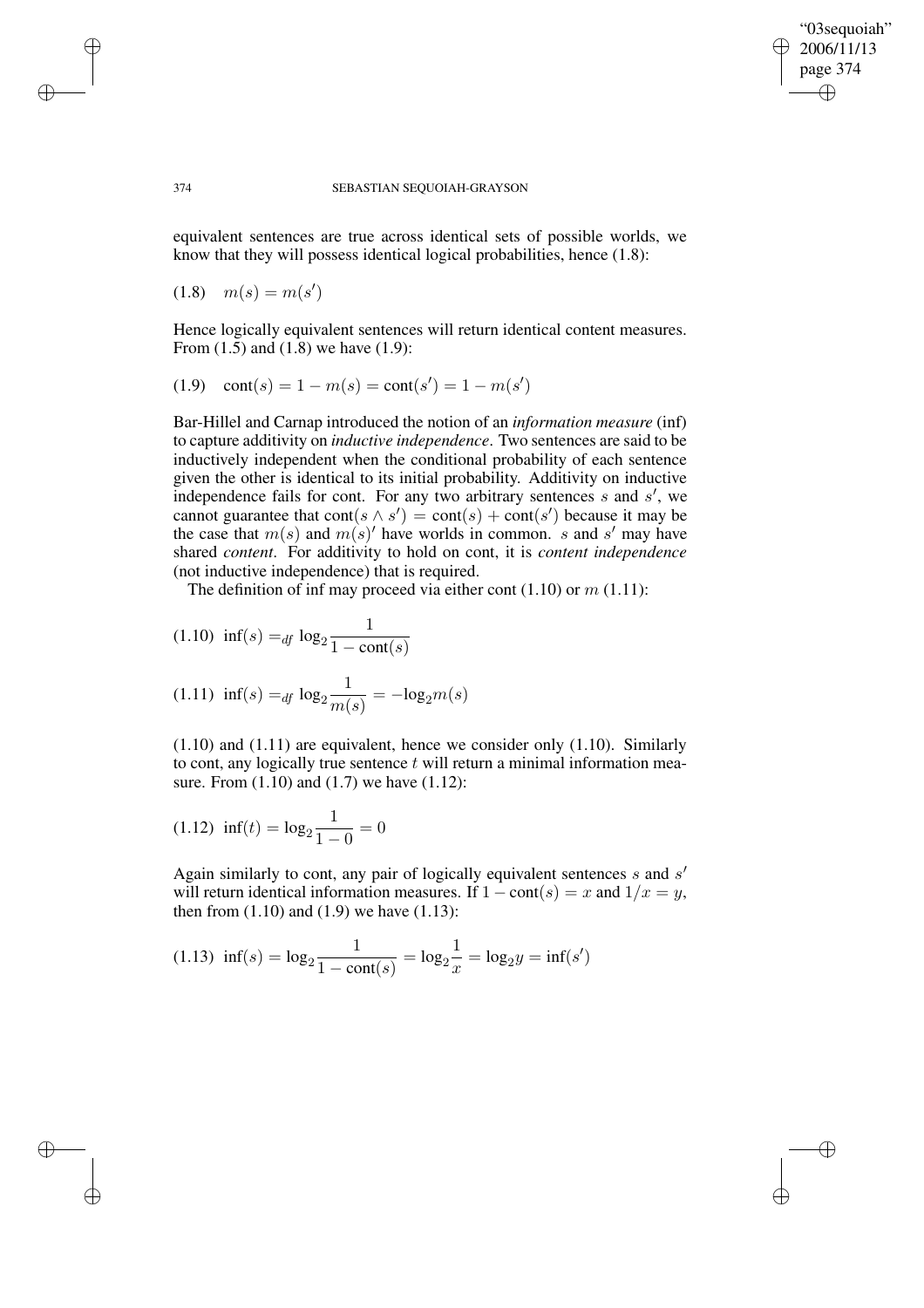With respect to logically true sentences returning a zero value, the authors of

*CSI* comment that:

This, however, is by no means to be understood as implying that there is no good sense of 'amount of information' in which the amount of information of these sentences will not be zero at all, and for some people, might even be rather high. To avoid ambiguities, we shall use the adjective 'semantic' to differentiate both the presystematic sense of 'information' in which we are interested at the moment and their systematic explicata from other senses (such as "amount of psychological information for the person P") and their explicata (*ibid.*, 223).

We may extend this into the more general result concerning pairs (or more) of logically equivalent sentences in general. We shouldn't understand (1.13)  $($ or  $(1.9)$ ) as implying that there is no good sense of 'amount of information' (or its individuation) such that logically equivalent sentences will return distinct values.<sup>5</sup>

The central argument of this essay is that said *psychological information*  $(PI)$  is best modeled via frame semantics.<sup>6</sup>

# 2. *Frame Semantics*

✐

✐

✐

✐

The formal constraints underlying *CSI* that force the results concerning logically true and logically equivalent sentences are transparent. Classical possible worlds semantics dictates that logically true sentences hold across all

<sup>5</sup> Strictly speaking, there is a sense in which we are restricting Bar-Hillel and Carnap's comments as well as extending them. When they write 'these sentences' they mean *any* necessary *a priori* sentence (such as mathematical and analytical truths etc.), whereas we are concerned with a restricted subset of such sentences.

 $6$ The quest for a realistic agent-based notion of information(s) (in some sense or other) is becoming increasingly urgent, as the contents of this volume attest. Mark Jago develops a psychological (i.e. non-idealized) type of epistemic possibility in order to formalize the notion of 'being informed'. Luciano Floridi and Patrick Allo (independently) develop a logic of 'being informed' via an informational interpretation of the modal logic KTB. María J. Frápolli and Francescc Camós (together) expound several non-formal approaches via which logical truths may be understood as being informative. Edwin D. Mares uses partial (i.e. non-classical) information and relevant semantics to develop a realistic position on indicative conditionals. Although several of the specific concerns, approaches, and conclusions differ, the motivation is generally identical: There is a dissatisfaction with the idealization explicit in *CSI* (and the classical semantics underlying it) when it comes to modelling informativeness.

"03sequoiah" 2006/11/13 page 375

✐

✐

✐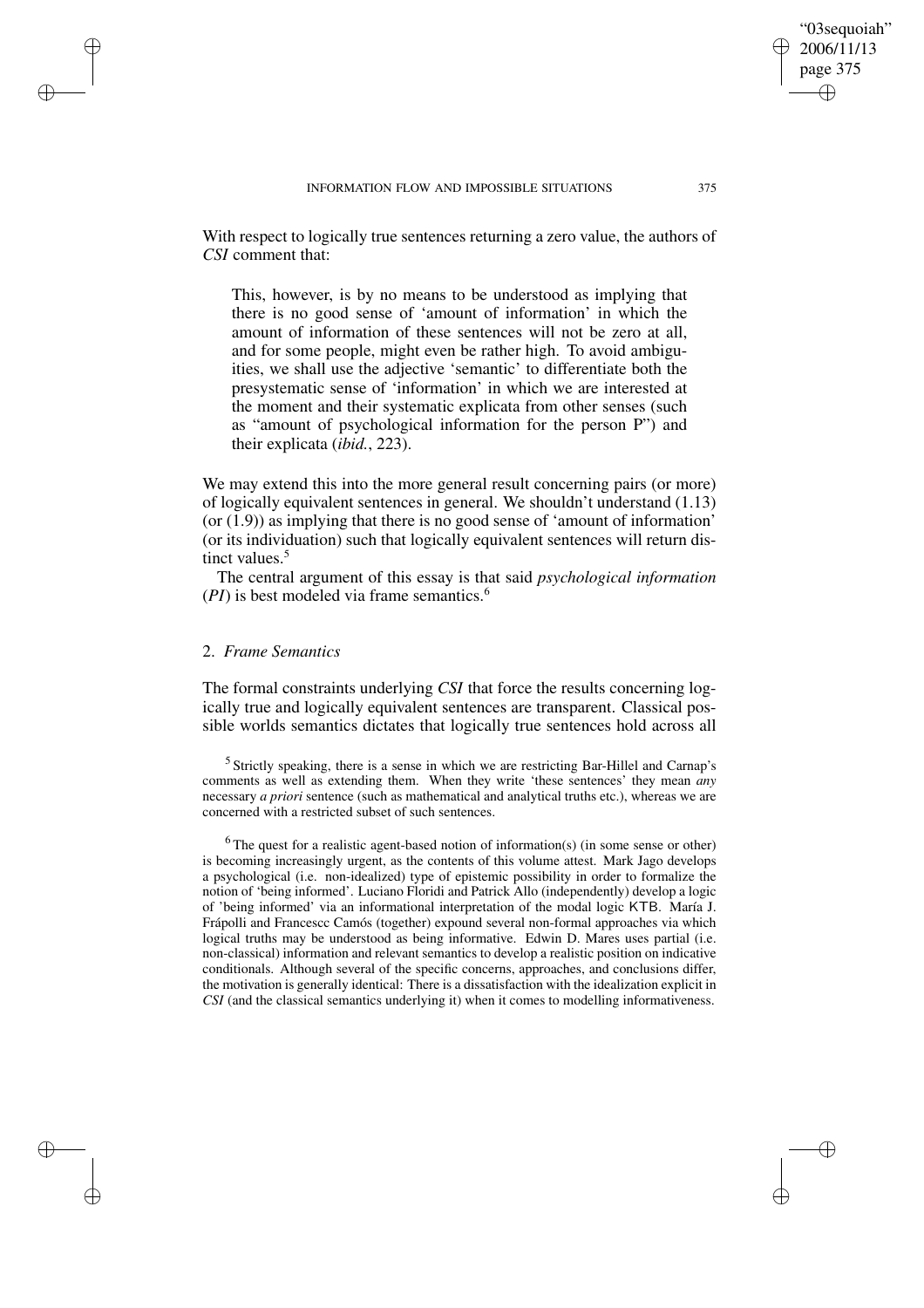"03sequoiah" 2006/11/13 page 376 ✐ ✐

✐

✐

#### 376 SEBASTIAN SEQUOIAH-GRAYSON

possible worlds, and that logically equivalent sentences in general hold across identical sets of possible worlds. However, it is well known that there are non-classical logics with semantics such that logically true sentences do not hold across all worlds, and logically equivalent sentences do not hold across identical sets of possible worlds.

The semantics for substructural logics, *frame semantics*, is built upon *Routley-Meyer Frames* (Routley and Meyer, 1973).<sup>7</sup> We refer to such semantic frames simply as *frames*. Frames are similar to Kripke-style frame semantics for modal logic. A relevance frame for the class of substructural logics that are relevance logics is a 4-tuple  $\langle 0, S, R, \square \rangle$ . S is a set of *situations*. Situations serve the same function/purpose as do worlds, with the augmentation that they may be incomplete and/or inconsistent. On account of this inconsistency, S is therefore said to contain *impossible situations*.<sup>8</sup>  $\subseteq$ is a partial order on  $S$ .  $R$  is a ternary accessibility relation on  $S$ . Where  $x$ ,  $y, z, \ldots$  are elements of S, R is defined via (2.1):

(2.1) If  $Rxyz$  and if  $x' \sqsubseteq x$ ,  $y' \sqsubseteq y$ , and  $z \sqsubseteq z'$ , then  $Rx'y'z'$ .

In  $(2.1)$  R is downward closed in its first two argument places and upward closed in its third argument place. That is,  $x$  and  $y$  are downward closed whilst z is upward closed. (2.1) ensures that R and  $\sqsubseteq$  relate to each other in the desired manner.  $0 \in S$  and is the *logic situation* (or logic *point*). 0 records logical consequence. Relevance semantics does not understand satisfaction in a model as truth in all situations.

A *relevance model* is a relevance frame with the addition of a binary relation  $\models$  between the elements of S and all sentences of the language. An evaluation  $\vdash$  on a relevance frame is a relation between situations  $x, y, \ldots$ and formulae  $\phi$ ,  $\psi$ , ... that respects the following four conditions:

- (2.2) For all atomic propositions  $\phi$ , if  $x \sqsubseteq y$  and  $x \models \phi$ , then  $y \models \phi$ .
- (2.3)  $x \models \phi \land \psi$  iff  $x \models \phi$  and  $x \models \psi$ .
- (2.4)  $x \models \phi \lor \psi$  iff  $x \models \phi$  or  $x \models \psi$ .
- (2.5)  $x \vDash \phi \rightarrow \psi$  iff for all y and z such that  $Rxyz$ , if  $y \vDash \phi$  then  $z \vDash \psi$ .

✐

✐

✐

<sup>7</sup> We are ignoring multi-valued approaches.

<sup>&</sup>lt;sup>8</sup> A situation may be impossible in more than one respect, as this is contingent upon the type of possibility under consideration (metaphysical, epistemic etc., see §2.3 of (Barwise, 1997). Throughout this article, we are only concerned with *classical logical impossibility*, hence 'impossible situation' is shorthand for 'logically impossible situation'.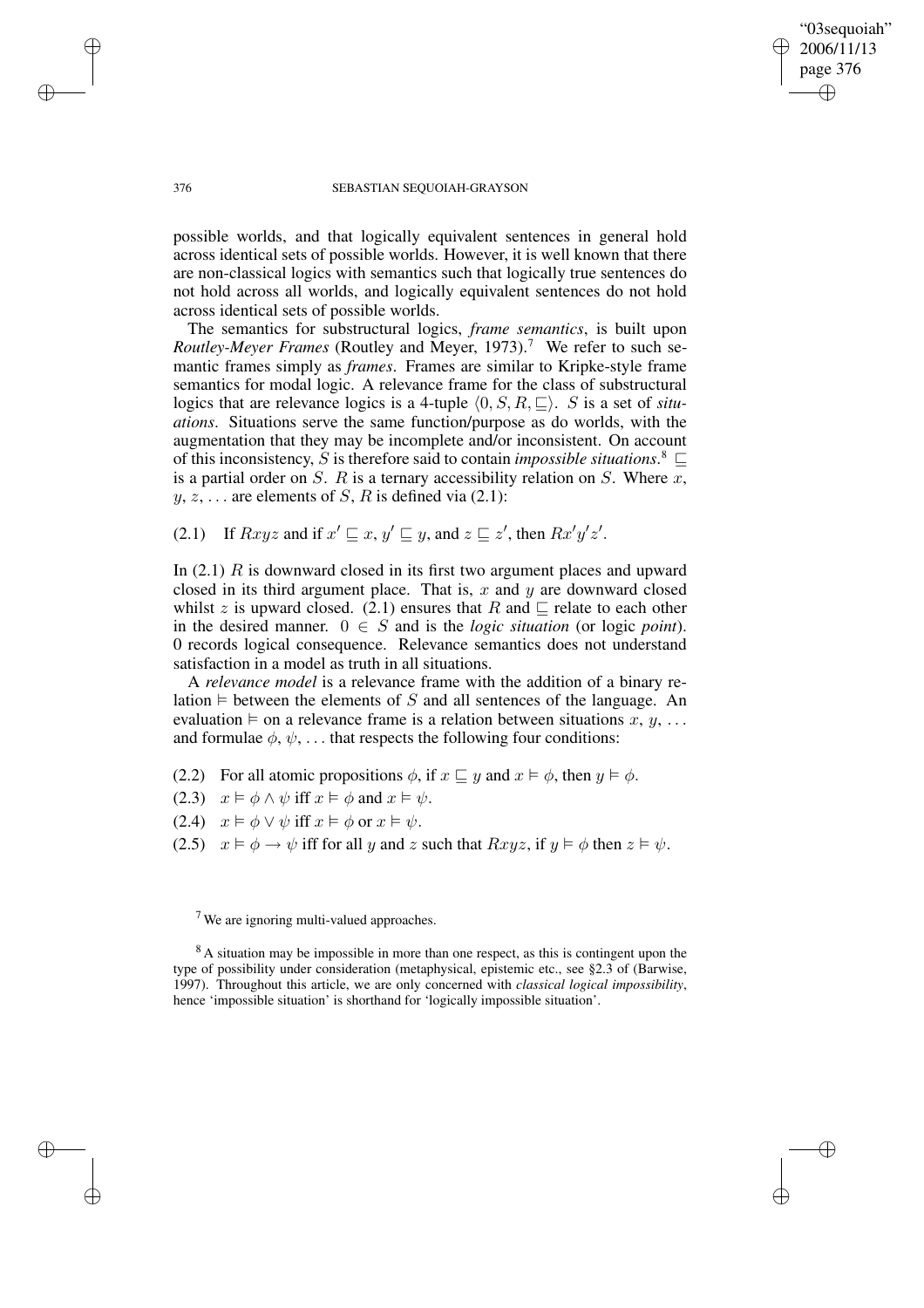INFORMATION FLOW AND IMPOSSIBLE SITUATIONS 377

✐

✐

✐

✐

"03sequoiah" 2006/11/13 page 377

✐

✐

✐

✐

By definition, *nothing* will be true in all situations in all models. Hence relevance semantics requires the specification of a point in S that makes a record of logical consequence. Validity is defined as truth at 0 in all *evaluations* in all models. R0yz if and only if  $y \subseteq z$ . Rxyz may be rewritten as  $y \subseteq x$  z to reemphasise an understanding of  $x$  as a connection (of what sort it is the purpose of §3 below to explicate) between  $y$  and  $z$  (see Gregory, 2001, 8). With  $R0yz$  the subscript is omitted from  $\subseteq$  since the situation playing the role of the connection is the logic situation. 0 is the semantic analogue to the syntactic notion of the *empty premise structure*. Anything that follows from the empty premise structure (or its semantic analogue, the logic situation) follows without it.

(2.5) stipulates the evaluation conditions for →, or *relevant implication*.  $\rightarrow$  is evaluated using distinct situations for the composing formula from that used for the formula as a whole. Such *intensional connectives* are contrasted with extensional connectives such as those specified by  $(2.3)$  and  $(2.4)$ . We cannot assume that  $\phi \rightarrow \phi$  will be true at all points in the model, or at all situations. A situation x will fail to support  $\phi \rightarrow \phi$  just in case  $Rxyz$  for some situations y and z such that  $y \vDash \phi$  and  $z \nvDash \phi$ . Similarly,  $\phi \leftrightarrow \psi$  is no guarantee that  $\phi$  and  $\psi$  will hold at identical situations (it may be the case that x supports  $\phi \to \psi$  but not  $\psi \to \phi$ ). Given the structure of relevance frames, there is no implication from contradictions to arbitrary formulae. This can be ensured by  $R$  being such that the impossible situation in the second argument place supports the contradiction, whilst the situation in the third argument place fails to support the consequent. Arbitrary situations will fail to support logical truths just when one of the situations accessible by the arbitrary situation is such that logical truths fail hold at that situation.

It might appear that constructing a theory of *PI* is now relatively academic; we proceed in a manner analogous to *CSI*, only on the back of relevance semantics as opposed to classical modal semantics. Although we may do so, the resulting theory would remain philosophically opaque. There are many unanalysed concepts in frame semantics. What are *situations?* What are *impossible situations?* What could 0, the *logic situation* conceivably be? What concepts underpin the ternary relation  $R$ ? How are we supposed to understand the partial order relation  $\Box$ ? Such issues have caused some to claim that they simply do not *understand* relevance semantics (for example, Copeland, 1979). Recent work in *situation semantics* has attempted to analyse the concepts underpinning relevance semantics in terms of *information flow.* This analysis is cashed out in concepts that might not be any more transparent than those they were intended to explicate. Rendering them transparent delivers us a non *ad hoc* basis upon which to build our theory of psychological information.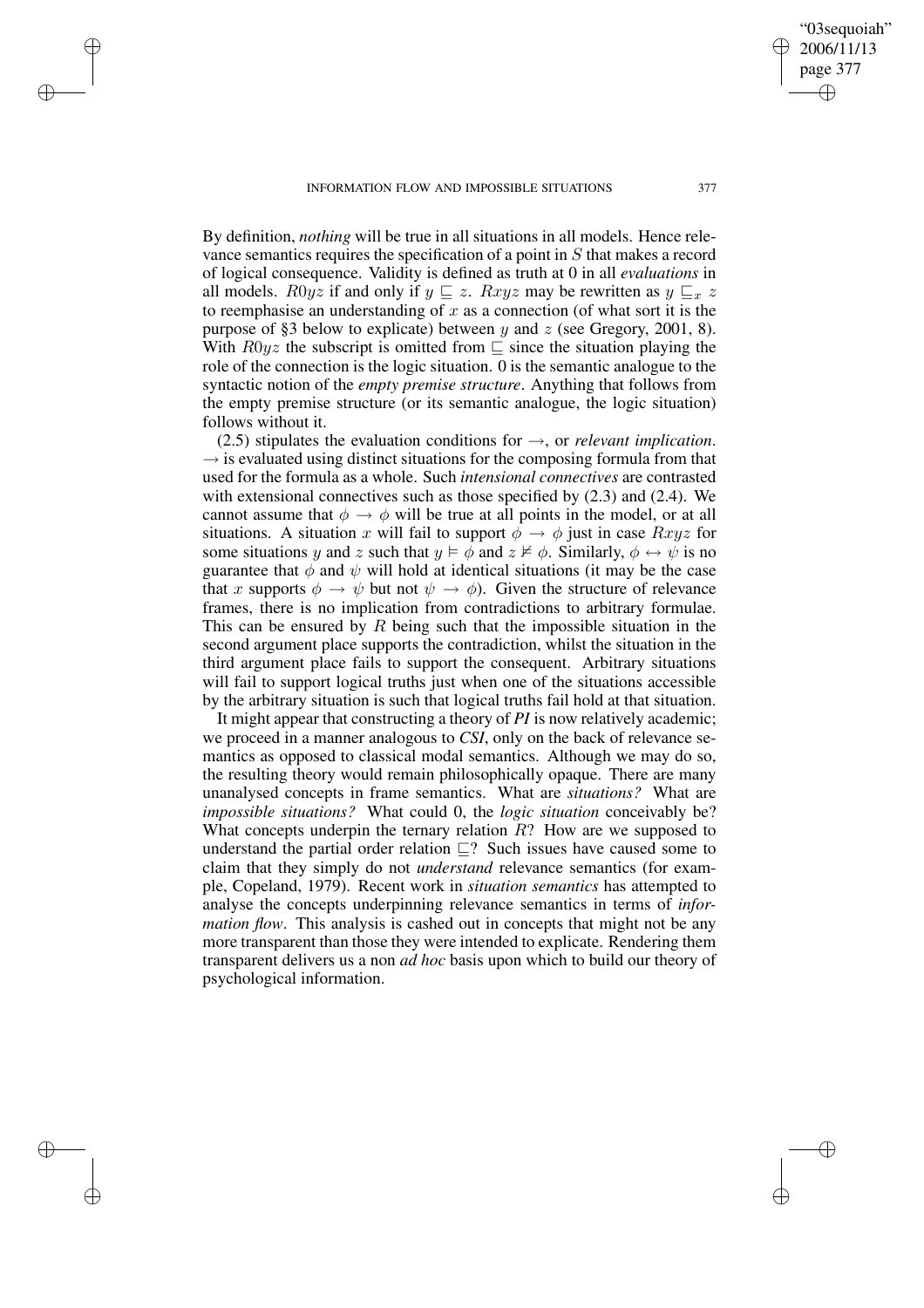"03sequoiah" 2006/11/13 page 378 ✐ ✐

✐

✐

#### 378 SEBASTIAN SEQUOIAH-GRAYSON

### 3. *Information Flow*

The analysis of relevance semantics under consideration takes relevance frames to model *information flow*.  $\Box$  is understood as *informational development* or *informational inclusion*.  $y \subseteq z$  may be read as *the information in* z *is a development of the information contained in* y, or *the information specified by the situation* y *is included in the information specified by the situation* z. Anything supported by y, will also be supported by z (see Restall, 2000b, 853). In this case, a subscript on  $\sqsubseteq$  indicates the linkage, or *information channel* via which the informational development was accomplished.  $y \sqsubseteq x$  is read as: *the information contained in* x, when applied to the *information in* y, gives the *information in* z. We know from §2 above that  $y \sqsubseteq x z$ is a way of rewriting  $Rxyz$ . Hence the ternary relation of frame semantics may be understood in terms of information flow. Importantly, information channels *themselves* must also be taken to be situations.

The origin of the theory of information flow is located within *situation* semantics (Barwise and Perry, 1981, 1983).<sup>9</sup> The theory of information flow involves the notion of an *information structure*. We ignore its components with the exception of those directly relevant to further clarifying information channels. Information structures contain a set of *situations* S, a set of *types* T, a set of *channels* C, and a binary relation  $\models$  that relates pairs of situations and types, and pairs of information channels and constraints. The relevant *condition* on information structures is the following (given in Restall, 1996, 466):

For each  $\phi, \psi \in T$ ,  $\phi \rightarrow \psi$  is a *constraint*.

 $\vdash$  is extended to information channels and constraints as follows:

(3.1) Where  $c \in C$ ,  $c \models \phi \rightarrow \psi$  iff for every  $s_1, s_2 \in S$ 

such that  $s_1 \stackrel{c}{\mapsto} s_2$ , if  $s_1 \vDash \phi$  then  $s_2 \vDash \psi$ .

(3.1) states that an information channel supports a constraint iff for each pair of situations  $s_1$  and  $s_2$  that are related by c, if the antecedent of the constraint is supported by  $s_1$  then the consequent of the constraint is supported by  $s_2$ . (3.1) is central to the task of understanding relevance frames as modeling information flow. If we take c to be something distinct in kind from  $s<sub>1</sub>$  and  $s<sub>2</sub>$ , to be something other than a situation, then it will make no sense to talk

✐

✐

✐

<sup>&</sup>lt;sup>9</sup> The authors' respective research projects into situation semantics have since branched. One branch has examined information in terms of situations and *infons* (see Israel and Perry (1990, 1991) and Devlin (1991)). The other branch has examined information flow in terms of *constraints* and information channels(see Barwise (1993) and Barwise and Seligman (1997)). The present essay is concerned only with the latter.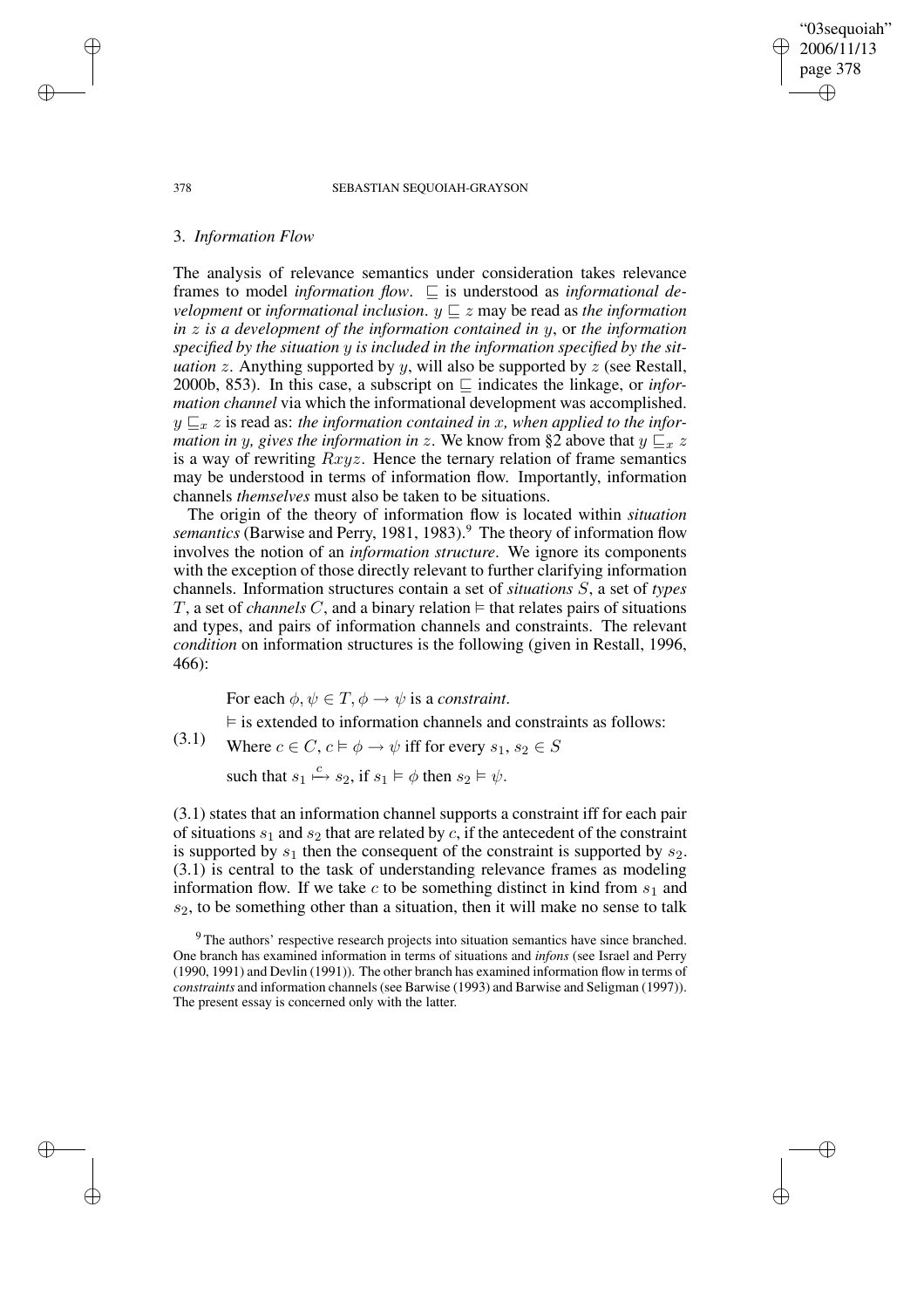of → iteration. We *want* talk of → iteration to make sense. Another reason to secure an understanding of information channels as situations concerns the fact that (3.2) stipulates the condition for a channel's supporting a constraint. Constraints are conditional types, we note this explicitly via (3.2):

(3.2) 
$$
c \vDash \phi \rightarrow \psi \text{ iff for all } s_1 \text{ and } s_2 \text{ such that } s_1 \xrightarrow{c} s_2,
$$
  
if  $s_1 \vDash \phi$  then  $s_2 \vDash \psi$ 

✐

✐

✐

✐

(3.2) is near identical to the evaluation conditions for  $\rightarrow$  given by the fourth condition for an evaluation on a relevance frame, (2.5) in §2 above. By recognising the information channel c in the ternary relation  $\mapsto$  to be a situation, the identity can be made complete. $10$ 

In this case the ternary relation  $\mapsto$  of information structures is identical to the ternary relation R of relevance semantics. The ternary relation  $Rxyz =$  $y \stackrel{x}{\mapsto} z$  means that the conditional information given by x when applied to y results in nothing more than z. The information channel theoretic analogue to  $(2.1)$  in §2 above is given by  $(3.3)$ :

(3.3) If  $y \stackrel{x}{\mapsto} z$  and if  $x' \sqsubseteq x$ ,  $y' \sqsubseteq y$  and  $z \sqsubseteq z'$ , then  $y' \stackrel{x'}{\mapsto} z'$ 

As with  $(2.1)$ , x and y are downward closed whilst z is upward closed. The proof of an interpretation of frame semantics in terms of information flow is given by Restall in his (*ibid.*). It proceeds via the notion of a *bare frame*  $\langle 0, S \rangle \rightarrow \mathbb{Z}$  which is the information theoretic analogue to a *relevance frame* explicated in §2 above. The demonstrated tractability of the formal task of explicating frame semantics in terms of information flow does not in itself expose the extent to which such an achievement is philosophically illuminating. We originally turned to the theory of information flow

 $10$  Information channels are systematic regularities in the world, so taking them to be situations would appear legitimate *prima facie*. Barwise leaves it open as to whether or not information channels are situations (see his *basic notion 2.1* in his *op. cit.*, 13). He does note however, that his theory of information flow "suggests a way to think about the three-place accessibility relation semantics for [the] relevance logic of Routley and Meyer". Barwise also notes Restall's (*ibid.*) work on the project of interpreting frame semantics in terms of information flow. With respect to the particular task of securing an understanding of information channels as situations, Barwise (in Austinian (1961) terms) understands the conditional statement *If*  $S_1$  *then*  $S_2$  to take the constraint  $\phi \rightarrow \psi$  as its *descriptive content*. It takes as its *demonstrative content* the information channel c. Barwise also takes the demonstrative content of other statements to be situations. We legitimately ask, along with Restall (*ibid.*, 471) why it is that conditional statements should be treated differently. If a conditional statement takes a situation  $s$  as its demonstrative content, then we take  $s$  itself to be an information channel linking the situations which constitute the demonstrative content of the conditional statement's antecedent and consequent respectively.

"03sequoiah" 2006/11/13 page 379

✐

✐

✐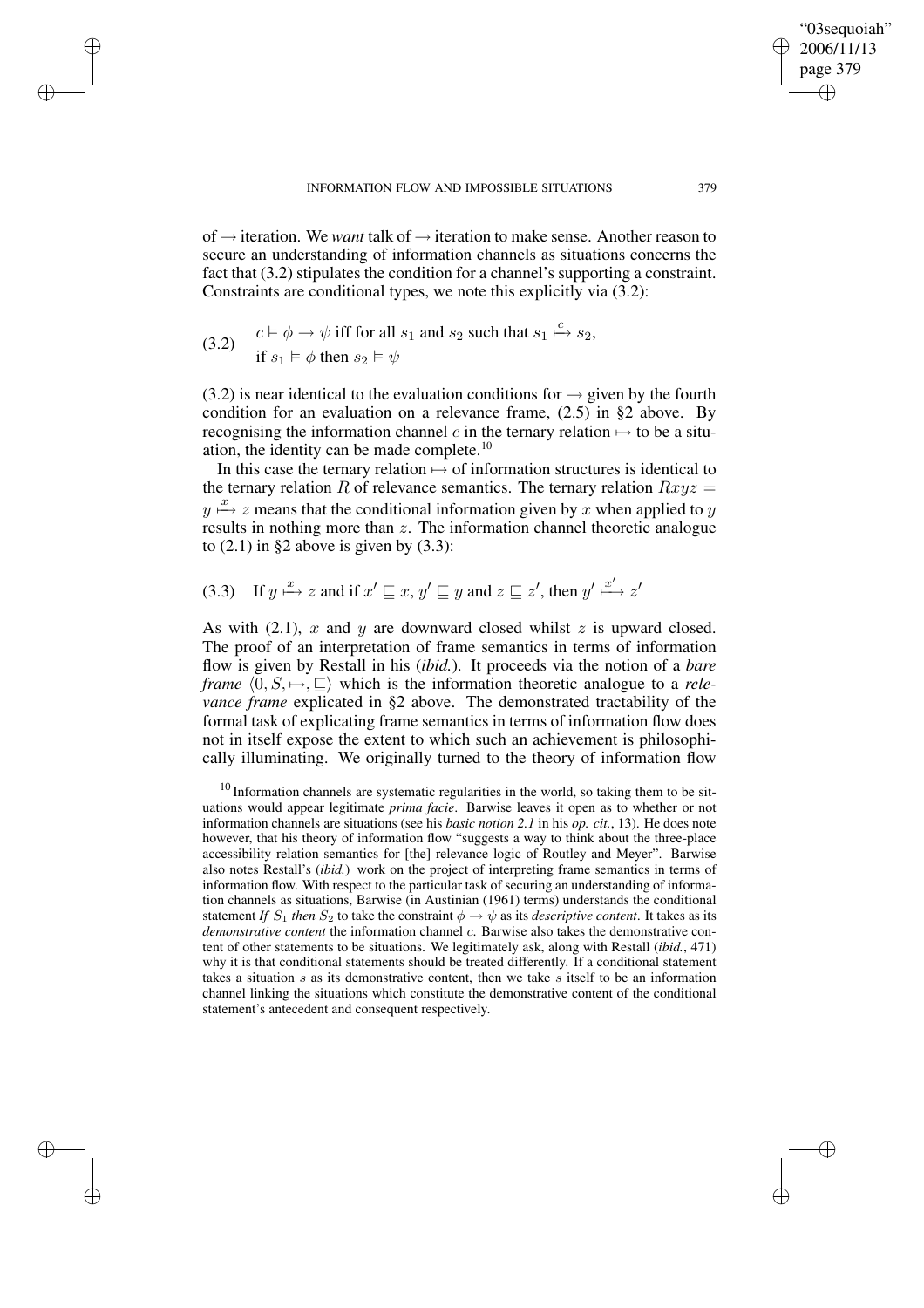✐

✐

#### 380 SEBASTIAN SEQUOIAH-GRAYSON

in order to assist us in answering the following questions: What are *situations?* What are *impossible situations?* What could 0, the *logic situation* conceivably be? What concepts underpin the ternary relation  $R$ ? How are we supposed to understand the partial order relation  $\Box$ ? We have the necessary background on the theory of information flow to make *sense* of the issues. We also have, via Restall's formal work, the *license* required.<sup>11</sup>

# 4. *Impossible Situations and Psychological Information*

We have understood  $\subseteq$  as *informational development*, or *informational inclusion*. Any explication of the logic situation 0, *qua logic* situation, supervenes on an explication of *situation simpliciter*, and similarly with the notion of an *impossible situation*. We are left with the concepts underpinning the ternary relation R. With a little work, we can reduce this to the problem of explicating situations. The ternary relation  $R$  was interpreted as the ternary relation 7→. The concepts underpinning 7→ are that of an *information channel*, which we understand to be a situation, and that of *information flow itself*. The explication of *information flow* reduces to the explication of *situations* as follows: *Information flow* is a metaphor that Barwise cashed out in terms of *information structures*. <sup>12</sup> Leaving aside the familiar logical operations, information structures contain *types*, *information channels*, and *situations*. But information channels are situations, so this leaves types and situations. Types are simply abstractions over situations (tokens). Tokens ground their types. An explication of a type turns on an explication of its tokens. We are left then with the task of explicating *situations* and *impossible situations*. Any answer to these question will dictate the terms in which we explicate 0.

Starting with *situations*, note that the concern here is an instance of the concern regarding the ontological status of possible worlds. *Non-actual* situations figure in information structures and the resulting interpretation of frame semantics. Consider (4.1):

(4.1) If there is peace over all the Earth, then pigs fly.

A counterexample for  $(4.1)$  at a situation x requires the following: Some situations y and z such that  $y \stackrel{x}{\mapsto} z$ , and where  $y \models$  *there is peace over all the earth* and  $z \nvDash \text{pigs fly}$ . A counterexample for (4.1) requires the existence of

 $12$  Priest (2001, 198) comments that this metaphor is "hardly a transparent one". This *prima facie* metaphorical opacity is conceded by Barwise (1993, 7) and Barwise and Seligman (1997, 4), however their work is obviously dedicated to clarifying the notion.

✐

✐

✐

 $11$  See Mares (1997a) for a similar proof via the infonic thread (see fn. 9).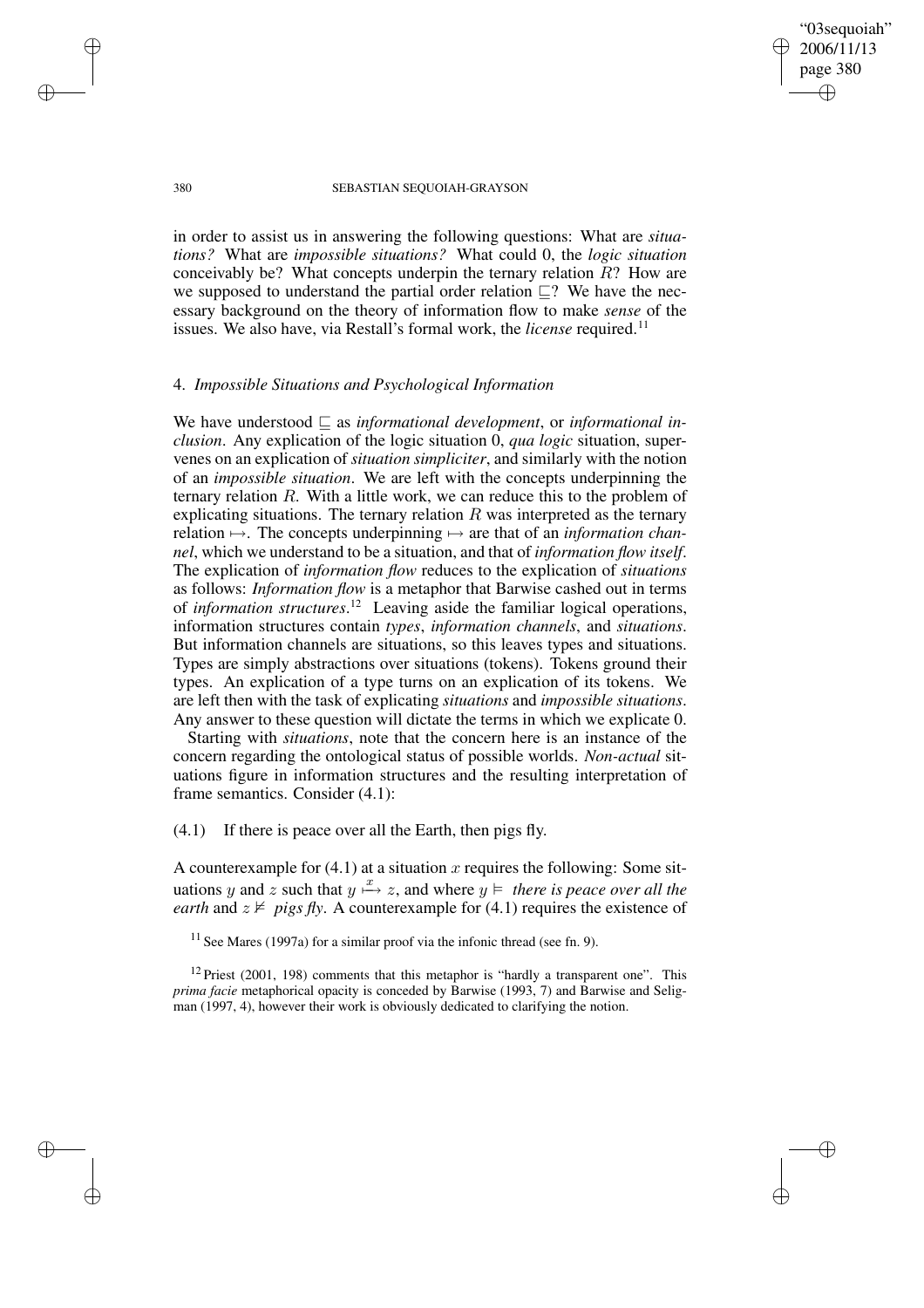INFORMATION FLOW AND IMPOSSIBLE SITUATIONS 381

✐

✐

✐

✐

some situation  $\upsilon$  that supports the antecedent. (4.1) has a false antecedent, so the supporting situation  $y$  must be non-actual. Our dilemma is the admission of non-actual situations on the one hand, or the truth of (4.1) on the other. We are opting for the former horn, hence something must be said about nonactual situations. Note that strictly speaking this is an issue for truth theory rather than model theory, since the latter can survive on mathematical abstractions alone. The first thing we recognise is that *possible (non-actual) situations* are not part of the actual world in the same manner as are *actual situations* (such as the situation involving you reading this issue of *Logique et Analyse* say).

For the purpose of a purely formal transparency we may accept Barwise's position that the situations in question be taken "as in probability theory, as mathematical objects used for modeling possibilities, not as real-but-notactual situations" (1993, 14, fn. 7). As noted, this is acceptable for model theory. If the interpretation of relevance frames in terms of information flow is to be philosophically transparent however, this cannot be left as it stands. The theory of information flow was appealed to in order to counter the charge that the ternary relation  $R$  (among the other related notions) was, although formally impressive, philosophically opaque. Countering this charge by replacing one set of mathematical abstractions with another is no counter at all. The function of an explanation is to provide *an explanation*. We note with Restall (*op. cit.*, 476) that for a model to have explanatory (as opposed to merely formal) force, the things being modeled must correspond to something real.

We take it as an assumption that avoiding modal realism (possibilism) is a goal. The proposal might be that we take the notion of possibility as a primitive. We would say that x models a possible situation if x *would* model an actual situation, were the world to be different from how it actually is. For a development of this proposal see Menzel (1990). It arguably captures what we do in fact mean when we speak about x modeling possible-but-not-actual situations. To this extent it is persuasive in a manner that modal realism is not. Despite this, it is circular in that it involves (in an uneliminated sense) the notion of *possibility*. Restall notes that an account such as this will fail to provide a reductive account of conditionals (*op. cit.*). In philosophy and elsewhere we are forced to admit new primitives in order to account for particular phenomena. The account of modeling sketched here is circular in a fashion, yet it is not viciously so. Taking possibility as a primitive in this sense allows the interpretation of frame semantics as modelling information flow to give us what Restall calls "a helpful regimentation of our intuitions about conditionals, and a new way to analyse their semantic content" (*ibid.*).

This proposal cannot do the work we require of it. We need an account not only of possible situations, but of *impossible situations*. There is no way that the world *could* differ such that an *impossible*-but-not-actual situation *would*

"03sequoiah" 2006/11/13 page 381

✐

✐

✐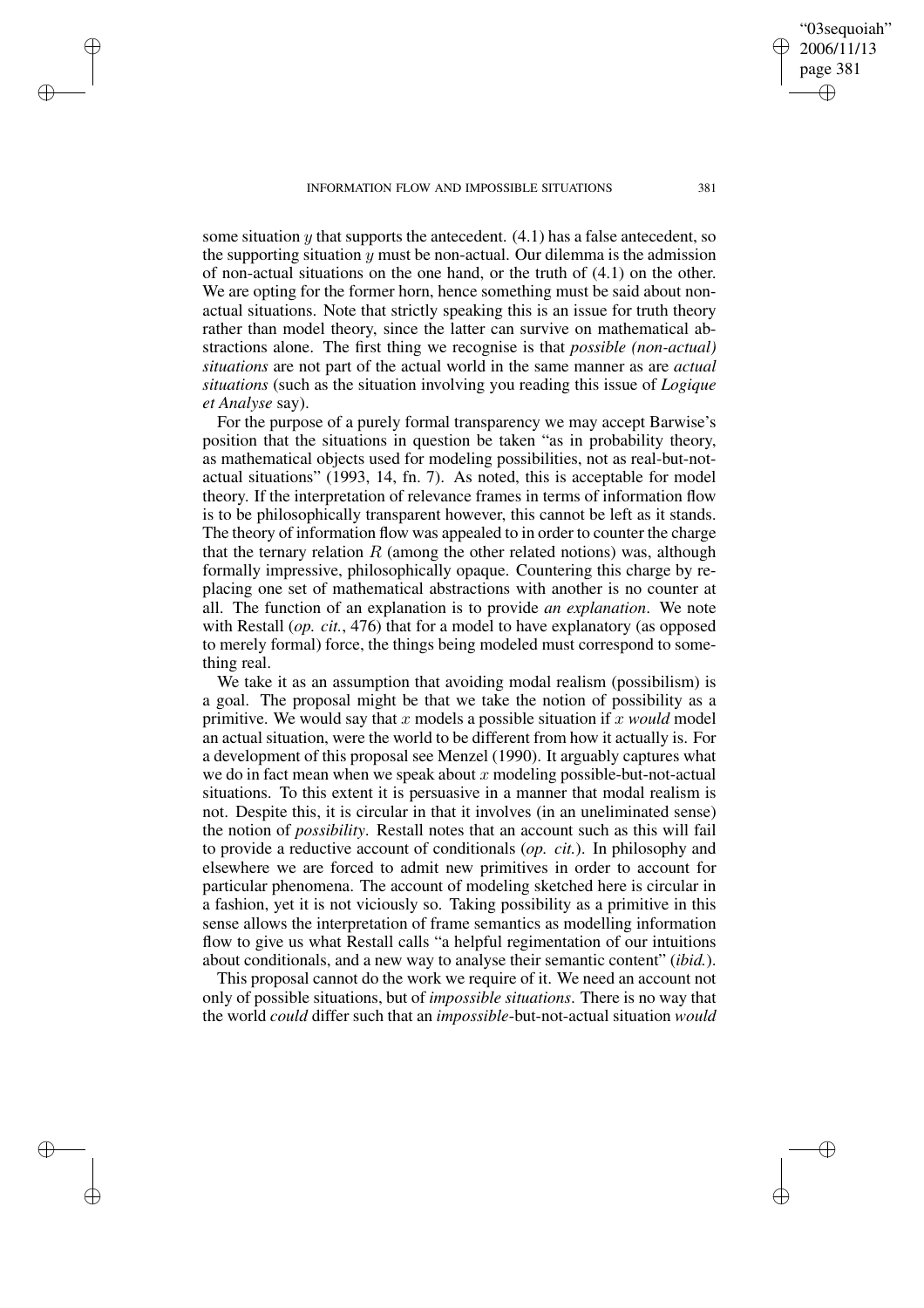"03sequoiah" 2006/11/13 page 382 ✐ ✐

✐

✐

#### 382 SEBASTIAN SEQUOIAH-GRAYSON

be an actual situation. The notion of a possibly-actual-impossible-but-notactual situation does not make sense. Recall that we are taking 'impossible situation' as shorthand for 'logically impossible situation' (see fn. 8). This is simply a result of the meaning of '*im*possible situation'. It is the reductive explication of this notion that will deliver to us a novel, non *ad-hoc* basis onto which we build a theory of *PI*.

Priest (*op. cit.*, 171) states that since worlds where the laws of physic fail are routine, worlds where the laws of logic fail "must be". This is moving much too quickly. Although Priest is using worlds and we are using situations (hence the level of abstraction differs) and his motivations for introducing impossibilities differ from ours, we can still (with a little license) use his observation for fruitful discussion. Priest makes the distinction between situations where the laws of logic differ, and those where the logically impossible occurs. We are considering situations where the logically impossible *does* occur, hence we get situations where the laws of logic differ for free. There is a conceptual gap between situations where the laws of *physics* fail (nomologically impossible situations) and those where the laws of *logic* fail (logically impossible situations). The nature of this gap is that which was expounded in the paragraph above; the notion of a possiblyactual-impossible-but-not-actual situation does not make *sense*. There is no way that an impossible situation could be actual, which is just to say that it is not possible that it be actual, by definition. By contrast, a situation where physically impossible things happen is entirely compatible with our claim that x models a possible situation if x *would* model an actual situation, were the world to be different from how it actually is. Here there is no conceptual barrier to the world differing in the required manner.

The recognition of this conceptual barrier is what motivates Gregory (2001, 4) to give the following explication of impossible situations: Impossible situations "correspond to confused epistemic states. In such a model each agent is allowed to be confused in their own way, without all such confused states being identified [with each other]". As it stands this is much too weak due to the naturalistic constraints on cognitive capacities.<sup>13</sup> Let us grant that such states may be combined up to arbitrary complexities. Let us also grant that epistemic states, whatever they are, must presumably be veridical. Since logical impossibilities are arguably never true (unless one holds to a dialethic paraconsistentism), *doxastic states* may be a more accurate way of putting things. Running with this explication gives us the following account of the

<sup>13</sup> There is also an important sense in which it is also too *permissive*, insofar as the number of impossibilities is concerned. We certainly don't want to allow there to be an impossible situation for every way in which an agent may be confused, as the resulting logic underlying the theory of *PI* would then have very few principles at all. This topic is dealt with in §5 below.

✐

✐

✐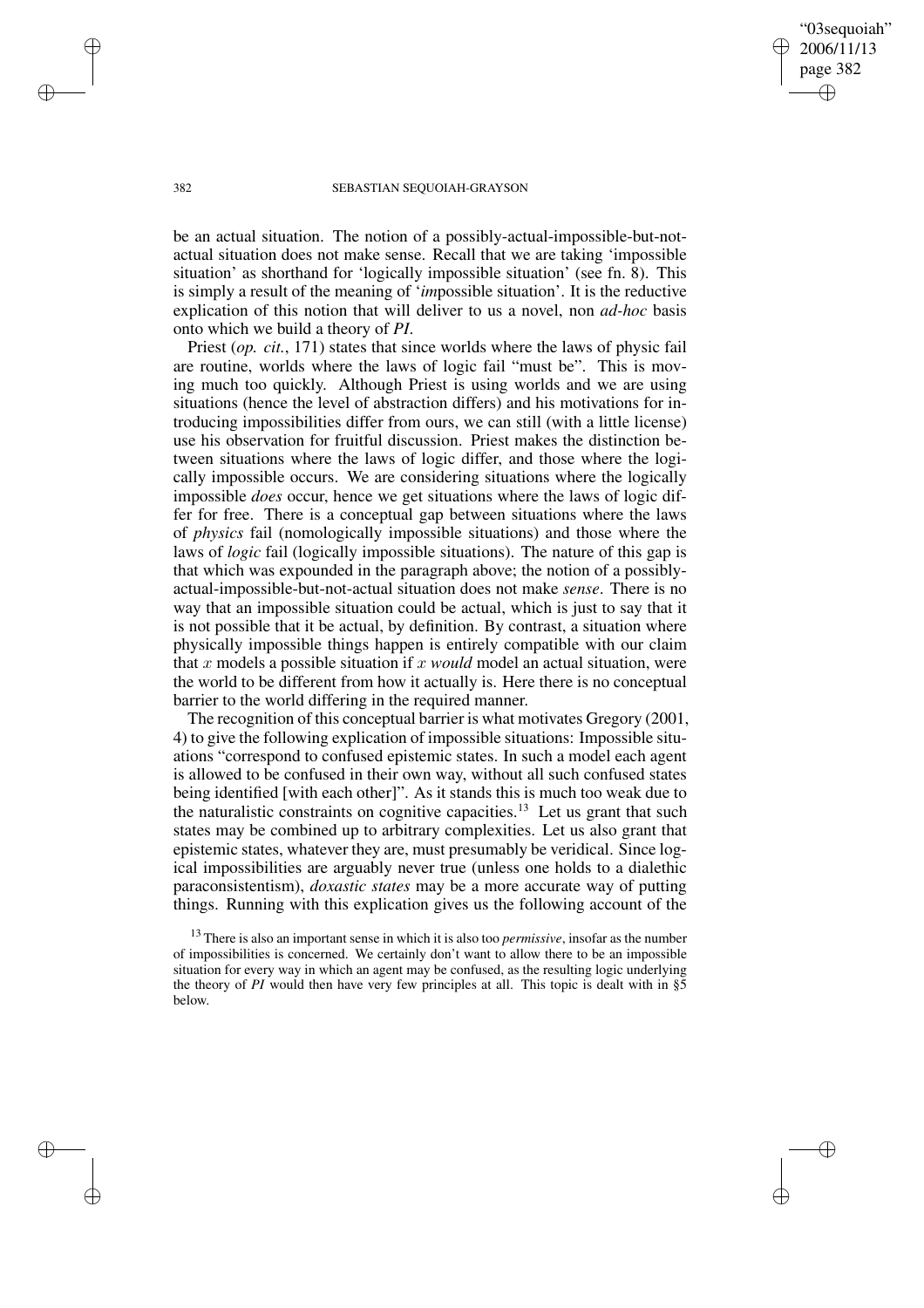✐

✐

✐

✐

modeling of impossibilities: x models an impossible situation if x *would* model an actual situation, were the world to be as it is represented to be in the mind of an agent in a confused doxastic state. The confused doxastic state would be specified in terms of the impossible situation requiring modeling (or strictly speaking, *support*). It is this ineliminable presence of confused doxastic states that will deliver to us the novel, non *ad-hoc* basis onto which to build a theory of *PI*.

Gregory cites two alternative interpretations to the identification of impossible situations with (in some sense) irrationality: Barwise (1997) and Restall (2000a). The former is a misidentification on Gregory's part. Barwise's position is in fact near identical to Gregory's own. Barwise identifies impossible situations with "ways things cannot be, given the available information" (*op. cit.*, 495). Barwise includes logically impossible situations within epistemically possible situations, given the available information (*ibid.*, 498). 'Given the available information' in the case of epistemic possibility and logically impossible situations *means* limited rationality, an expressly psychological notion.

Restall's alternative explication differs. Echoing Belnap (1977a, 1977b), Dunn (1971), and Meyer and Martin (1986), Restall expounds the view that impossible situations are important for semantics because some important theories are inconsistent (he gives the examples of naïve set theory and *our beliefs*). Our semantics might need to make room for distinct ways in which things cannot be. These inconsistent situations will be descriptions of the different ways things cannot happen. In his (1997) Restall explicates impossible situations as inconsistent sets of possible situations. This is stable insofar as the individuation of impossible situations is concerned. Once we use one of them on the left hand side of the binary relation  $\models$  however, we are back where we began with respect to philosophical transparency (or lack of it). A description of a particular way that things *cannot* be *cannot* play the *supports role*, as it is a description of a particular way that things cannot be that sits on the right hand side of the binary relation  $\models$ .

Any attempt to go primitive on impossibility will fail not on account of explanatory vacuity, but on account of *incomprehensibility*. Reiterating, the notion of a possibly-actual-impossible-but-not-actual situation does not make *sense*, at least not unless we alter the meaning of 'impossibility'. (Recall again that we are taking 'impossible' to mean 'logically impossible' *simpliciter*.) Any attempt to construct impossible situations out of property abstractions in a manner that makes them "real" or "existing" (in whatever sense people mean by this when they talk of the ontology of possible worlds) is ruined by the same observation. There are no such concreta. They are impossible.

"03sequoiah" 2006/11/13 page 383

✐

✐

✐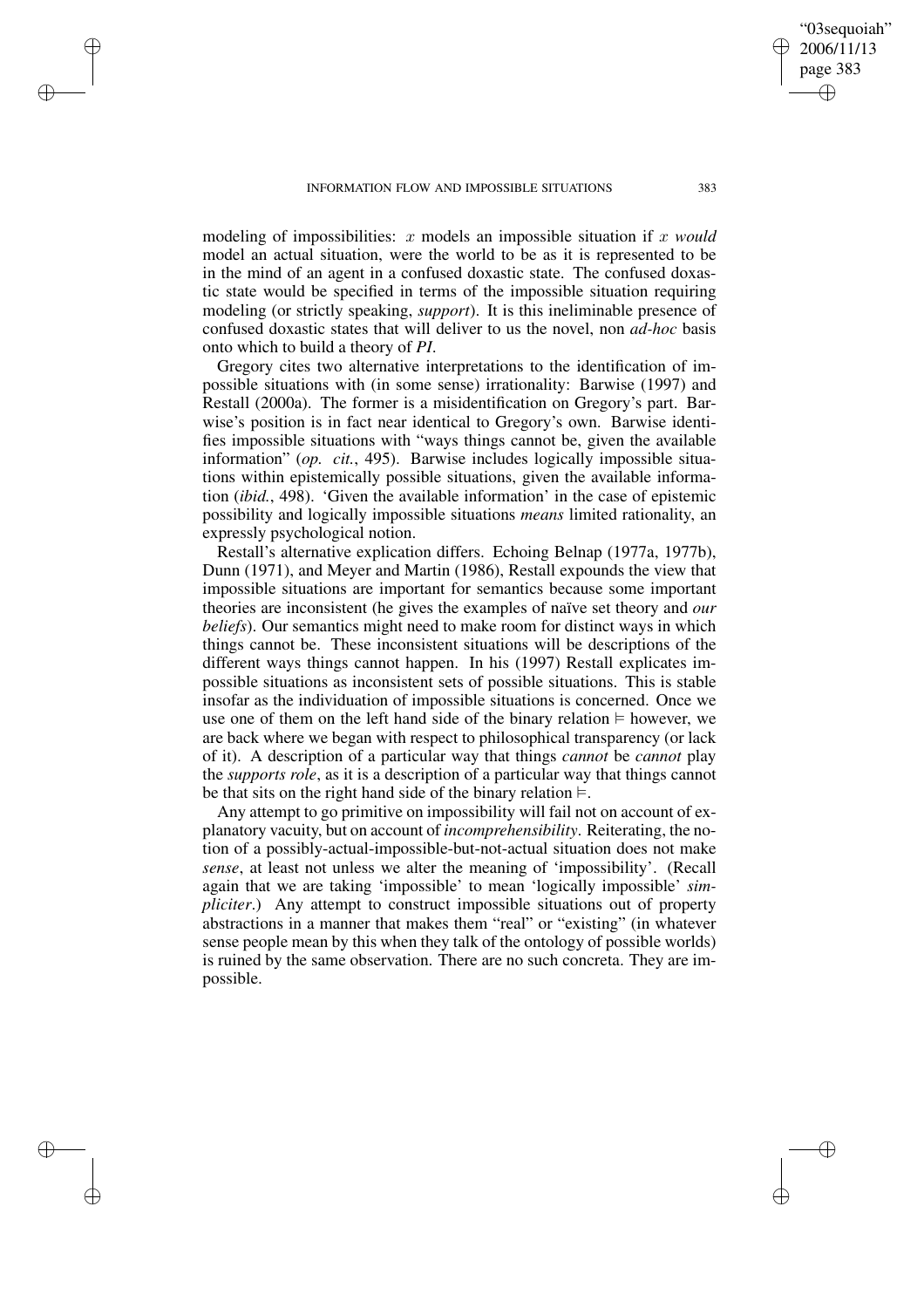#### 384 SEBASTIAN SEQUOIAH-GRAYSON

"03sequoiah" 2006/11/13 page 384

✐

✐

✐

✐

With respect to playing the supports role, we must interpret impossible situations as (possibly existing) confused doxastic states. In this case the notion of impossibility will be in a sense *parasitic* on the notion of possibility. The suggestion is this: we understand *all* of the situations in frame semantics as corresponding to possible doxastic states. The explanation of modeling possible and impossible situations is adjusted to give us (4.2):

x models a possible or impossible situation s if x *would* model

an actual situation, were the world to be as it is represented

(4.2) to be in the mind of an agent in a non-confused or confused doxastic state respectively. 14

Given (4.2), we understand the logic situation 0 as a logically omniscient *state*. Since situations are being understood as, both non-confused and confused, (possibly existing) doxastic states, the interpretation of frame semantics in terms of information flow is now recast in terms of the information flow between different possible doxastic states of an agent.<sup>15</sup>

As it stands, (4.2) specifies a sufficient but non-necessary condition on situation modelling. This is because situations may be adequately modeled by mathematical abstractions as per Barwise's suggestion just so long as we don't understand the notion of modelling to entail an *explanation*. If however, we *do* take the notion of modelling to entail a philosophically respectable explanation, and denote this with 'models\*', then we can adjust

 $14$  It is important that this is read in line with a non-dialethic paraconsistentism whereby the *truth* of contradictions is denied. The admittance of inconsistent situations is *not* the same thing as understanding them to be possible, in the sense of possibly actual. This would be to change the meaning of *im*possible. There is no way that the world could be such that is as represented in the mind of an agent in a confused doxastic state, where this representational state is inconsistent. This is precisely why they're *impossible* situations (barring a dialethic paraconsistentism of course).

<sup>15</sup> The idea of plugging the basis of a semantic theory directly into doxastic notions is not new. Gärdenfors' (1988) involves *belief sets*, where such sets are sets of sentences. Importantly, Gärdenfors specifies a consistency constraint ((2.1) p. 22) and a deductive closure constraint ((2.2), p. 22) that idealize his agent. It is the mark of a theory of *PI* that it *not* be idealized (as idealized *PI just is CSI*).

✐

✐

✐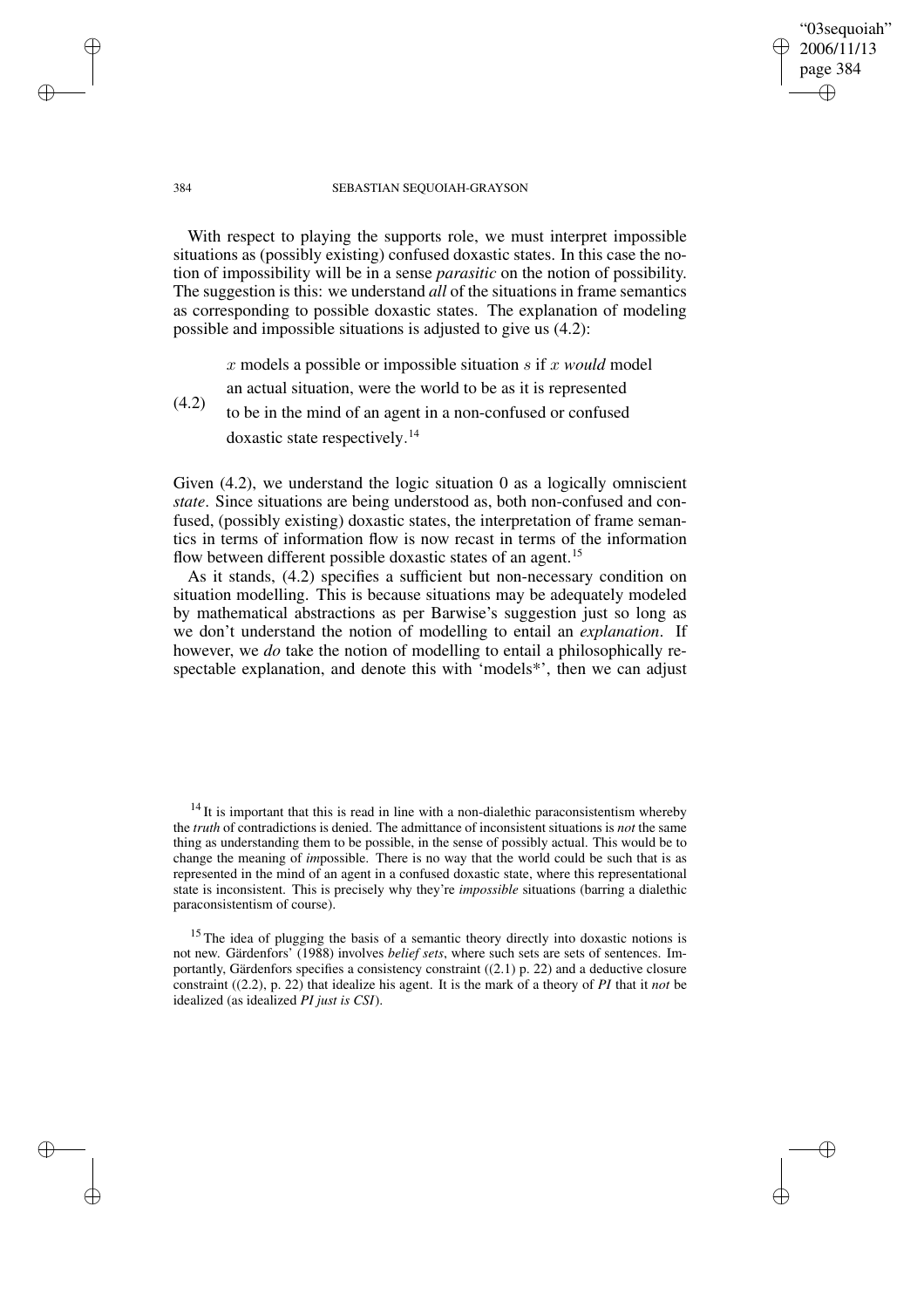#### INFORMATION FLOW AND IMPOSSIBLE SITUATIONS 385

 $(4.2)$  to give us the necessary and sufficient  $(4.3)$ :

✐

✐

✐

✐

x models\* a possible or impossible situation s iff x *would* model an actual situation, were the world to be as it is represented

(4.3) to be in the mind of an agent in a non-confused or confused doxastic state respectively

Via an independent chain of reasoning, we have an interpretation of frame semantics in psychological terms. The independence of this interpretation gives us a novel, non *ad-hoc* basis via which to build a theory of *PI* on the back of frame semantics. The following section is a preamble for the logic we should accept as the basis of a theory of *PI*.

# 5. *Towards a Theory of Psychological Information*

Substructural logics come in varying strengths. Given our interest in building a theory of *PI* on the back of frame semantics, how strong should we want the substructural logic to be? The answer is 'not very'. The resulting logic will be so weak that it will collapse into a type of *linear logic*, DMALL (*Multiplicative Additive Linear Logic, with Distribution*, which is equivalent to the relevant logic R, without Contraction, see below). However, the constraints imposed upon us by the logic of information flow may force us to go weaker still. The substructural logic interpreted by Barwise's channel theory, called P by Restall (1994), is weaker than DMALL. The sense in which this is the case is brought out below.

Questions concerning the logical structure of impossible situations become relevant here. Whether or not we should understand impossible situations as having their internal structure constrained by some particular logic or other is a popular point of contention (see Mares (1997b), Mortensen (1997), Restall (1997) and Barwise (1997) for pro, and Zalta (1997), Vander Laan (1997) and Nolan (1997) for con). There is no sensible answer to this question outside of a specified application. Given an application we can ask what restrictions we might want on the impossibilities in question. This is a specific point from a more general logical pluralist perspective. Logical pluralism rejects the debate for *the correct logic simpliciter* as misguided, arguing instead that the application in question decides the logic for the job (Beall and Restall, 2006). Readers with a computer science background will see this as a trivial point, but philosophy is still concerned about the nature of the one true logic, with other logics being manifestly false for various reasons. Embracing logical pluralism, and noting that the information types

"03sequoiah" 2006/11/13 page 385

✐

✐

✐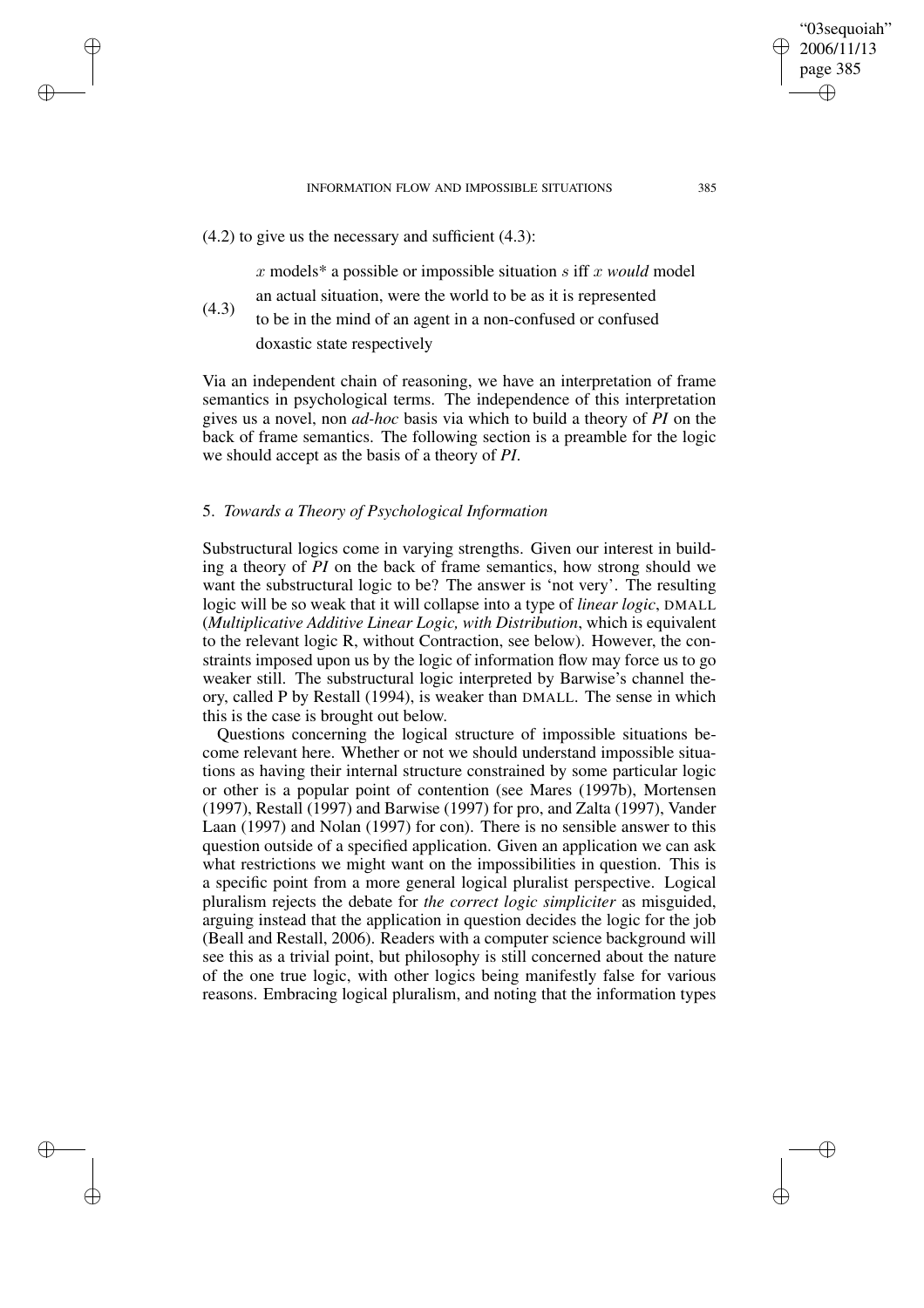386 SEBASTIAN SEQUOIAH-GRAYSON

"03sequoiah" 2006/11/13 page 386

✐

✐

✐

✐

built on the back of the various semantics will also differ, we have *informational pluralism* (Allo, 2005). Nolan's (*ibid.*, 547) comprehension principle, that there is an impossible situation for every way that we say things cannot be, is too permissive for the purposes of *PI*. He argues that on the basis of this principle, modifying our account of logical consequence to accommodate every impossible situation would be mistaken, because *then "there will be impossible situations where even the principles of subclassical logics fail"* (*ibid.*). The implicit logical monism at work is what is causing the trouble here. Twice. By freeing ourselves to use different logics for different applications, we allow that there be applications where principles of a logic we use for application  $a$  (*CSI* say) fail for application  $b$  (*PI*). Our account of logical consequence should be contingent upon the phenomena under analysis. It is only the adherence to a logical monism that causes the tension. It is argued below that the account of logical consequence that best fits our phenomena is that specified by a type of linear logic.

Generally, linear logics are relevance logics that lack the *structural rules* of *contraction* and *distribution*. Information, be it classical or psychological, is a semantic notion. Despite this, we begin with syntactic issues to gain a perspective. In order that the arguments for DMALL forming the basis of a theory of *PI* be transparent, we first expound the notion of a *structural rule*. 16

Adopting a sequent style natural deduction proof theory, we steal the following definition from Restall (2000a, 24).<sup>17</sup> Where  $X, Y, Z...$  are structured bodies of premises in a language and  $A, B, C, \ldots$  are formulae in that same language, and ' $X \vdash A$ ' (called a *consecution*) is read as 'A is a consequence of X', a structural rule is a rule such as  $(5.1)$ :

$$
(5.1) \quad \frac{X \vdash A}{X' \vdash A}
$$

that has its formulae closed under substitution. This is just to say the following; pick any formula, B say, which occurs in either  $X$  or  $X'$  or both. Where an arbitrary structure  $Y$  uniformly replaces every occurrence of  $B$ , the result remains an instance of the rule. Similarly for uniform replacements of the formula A by any arbitrary formula C. A *structure* is made up of a *language*

<sup>16</sup> There exists a clear connection between structural rules and the ternary relation  $R$  that will be brought out below.

<sup>17</sup> There exists a large array of competing symbolisms, labels, and systemizations of substructural logics. No attempt is made to navigate between them here. We simply follow Restall's notation throughout. For a short proto-construction in the same notation, see Slaney (1990).

✐

✐

✐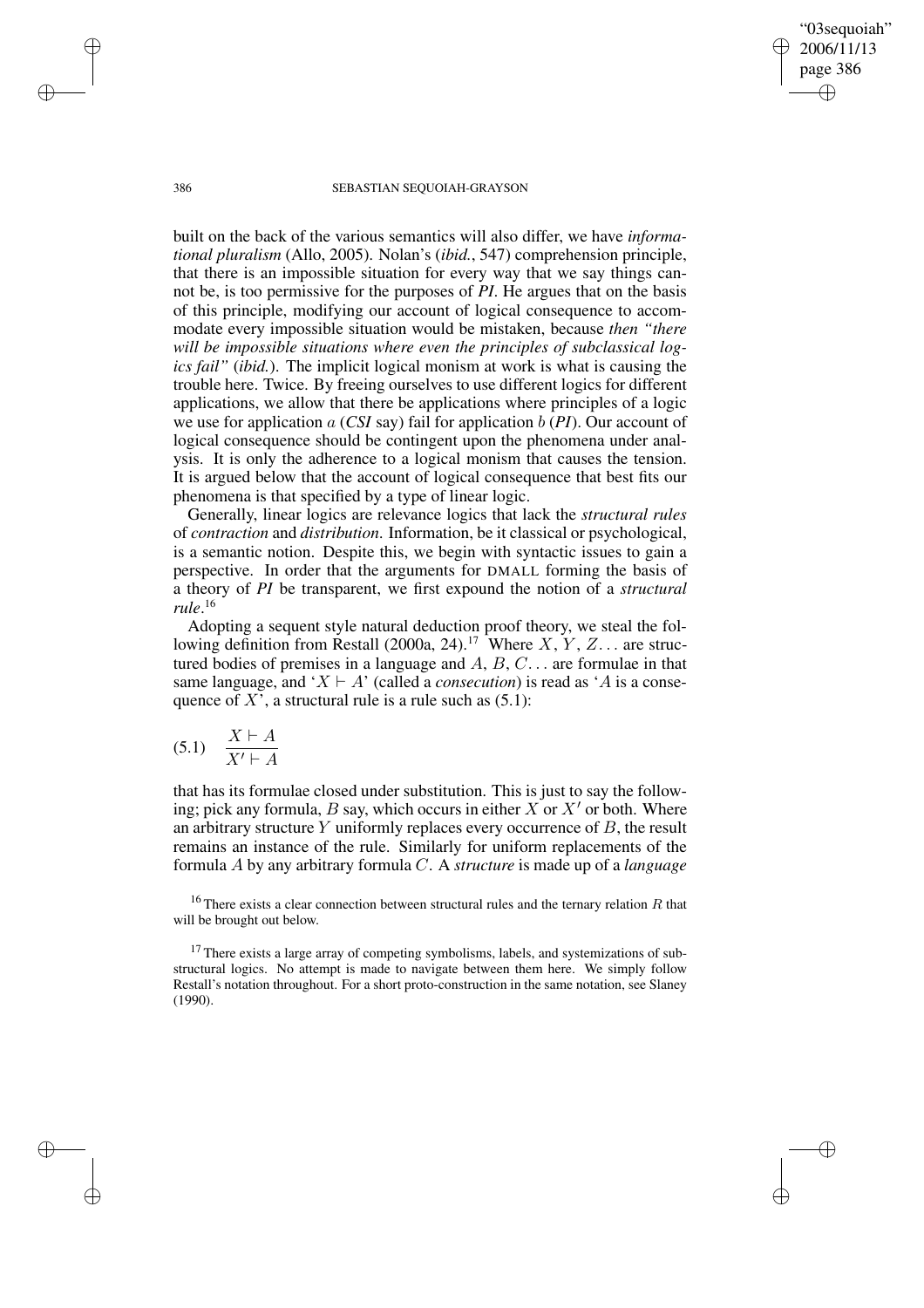(composed of atomic formula and connectives) and *punctuation marks* of varying arities that stand in relation to structures in an identical manner to that in which connectives stand to formulas (see (Restall, *ibid.*, §2.2). Letting  $X' \leftarrow X$  stand for the structural rule of the form expressed by (5.2):

$$
(5.2) \quad \frac{Y(X) \vdash A}{Y(X') \vdash A}
$$

✐

✐

✐

✐

In (5.2) Y is "an arbitrary context in which structures may appear" (*ibid.*). The more structural rules a logic contains, the stronger that logic is.

The structural rules relevant to our discussion of a theory of *PI* are the following:

| B: | Associativity               | $X; (Y; Z) \leftarrow (X; Y); Z$ |
|----|-----------------------------|----------------------------------|
| C: | <b>Strong Commutativity</b> | $(X; Y); Z \Leftarrow (X; Z); Y$ |
| W: | <b>Strong Contraction</b>   | $(X;Y); Y \Leftarrow X; Y$       |
| К: | Weakening                   | $X \Leftarrow X; Y$              |

In the present context, we understand the structured bodies of premises denoted by X, Y . . . as *structured bodies of psychological information for an agent*. Given this, we may think of  $X:Y$  as the result of the application of one body of information  $(X)$  applied to another  $(Y)$ . How we understand the behaviour of the punctuation mark ';' is decided by the structural rules we wish to accept given the application to *PI*. Accordingly, if we take the application of the result of applying X to Y, to Z  $((X; Y); Z)$  to be the same body of information as the application of the result of applying  $X$  to Z, to Y  $((X;Z); Y)$  then we will want to allow C. This is perhaps easier to appreciate in the case of *Weak Commutativity*, CI (which follows from C):  $\hat{X}$ ;  $Y \Leftarrow Y$ ; X. Here the motivation is that the application of X to Y (X; Y) be understood as the same body of information as the application of  $Y$  to  $X(Y; X)$ . Similar reasoning applies to B where information application is understood as associative. B and C simply involve the recombination of preexisting structured bodies of information. As such, the inclusion of B and C in the logic forming the basis of a theory of *PI* would appear justified. The inclusion of K and W is not.

Relevance and linear (but not intuitionistic) logics are distinguished by their rejection of K.<sup>18</sup> Rejecting K for a theory of *PI* is a given. K allows us to weaken inferences by adding in irrelevant premises. If K is allowed,

<sup>18</sup> As well as, strictly speaking, Commuted Weakening:  $X \leftarrow Y; X$ .

"03sequoiah" 2006/11/13 page 387

✐

✐

✐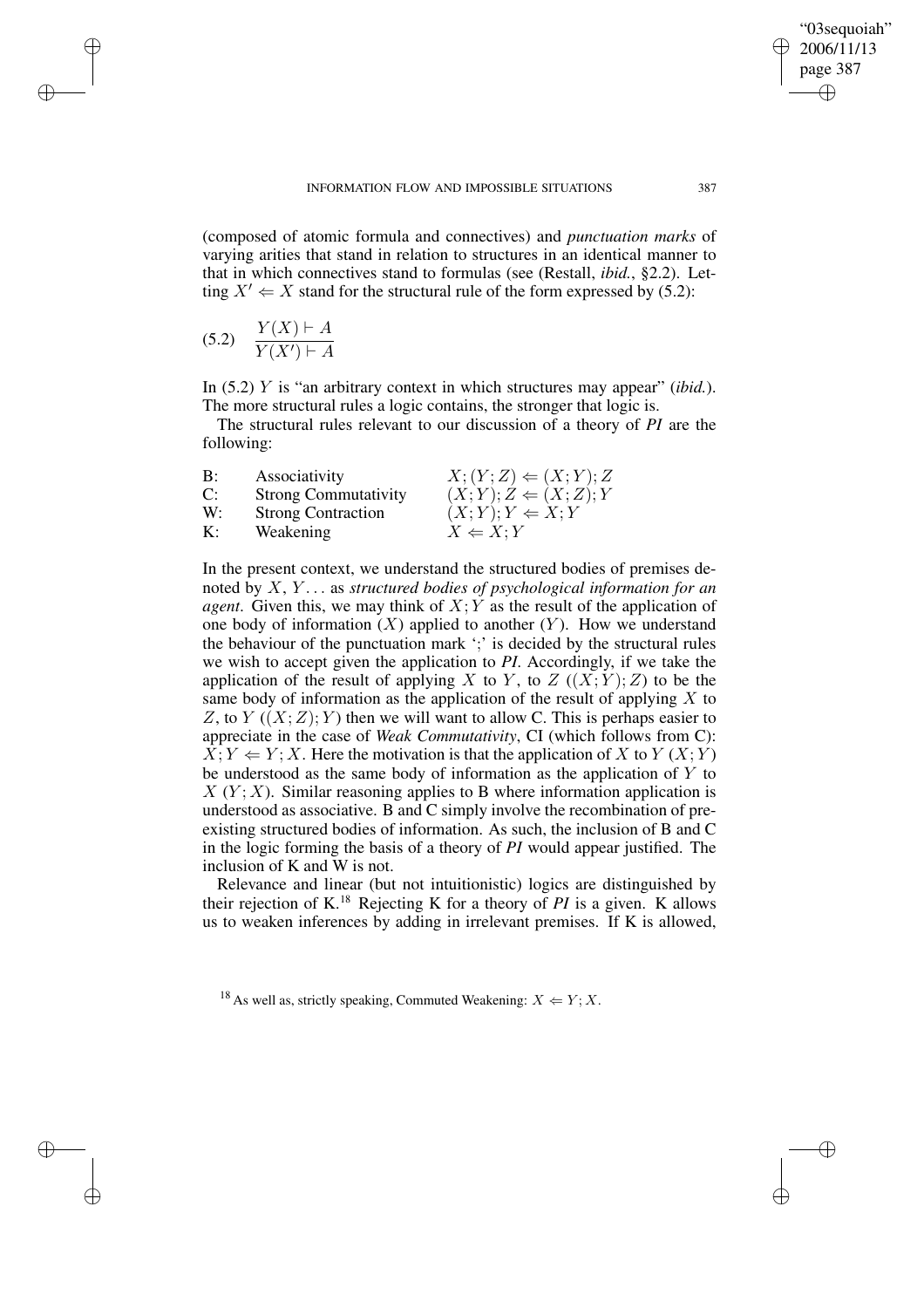"03sequoiah" 2006/11/13 page 388 ✐ ✐

✐

✐

#### 388 SEBASTIAN SEQUOIAH-GRAYSON

then we can get  $A; B \vdash A$  from  $A \vdash A$ , and hence  $A \vdash B \to A$ .<sup>19</sup> This *irrelevance result* causes the fact that A is what was actually used in the deduction of A to be lost. Relevance and linear logicians jettison K precisely because they want  $A \rightarrow B$  to be an *encoding* of the fact the A was *used* in the deduction of  $B$ . The relevance logic R is comprised of the structural rules B, C, and W, plus distribution  $(D)$ .<sup>20</sup> R is clearly much weaker than classical logic. What it lacks in strength it gains in subtlety, preserving deductive details otherwise lost. Given our interest in formulating a theory of *PI*, there may still be details lost that we would like to preserve.

W stands apart from B and C. B and C involve the *recombination* of premise structures, and involve neither their *introduction* (as is the case with K) nor, crucially, their *duplication* (as is the case with W). W allows the arbitrary duplication of pre-existing premise structures. This will not do if the notion of the information flow between doxastic states of an agent in a putative theory of *PI* is being taken seriously, and it is. We don't want to obscure the number of times a body of information is used. Neither do we want to take it for granted that a body of information may be re-used arbitrarily, where such re-use is guaranteed to be insignificant. This is not to say that we want to arbitrarily rule out the repetition of a body of information, only that we do not wish to loose track of it. In order to actually keep track of it, we require *exponentials* (see fn. 21 below). By rejecting W along with K we get a restricted class of relevance logics, linear logics. The fact that linear logics have traditionally been studied in computer science to track computational resource use is a strong indication that they will correctly lend themselves to tracking the *psychological* resource use at the heart of a theory of *PI*. 21

<sup>19</sup> The rule for  $\rightarrow$  introduction ( $\rightarrow$  *I*) is as follows:

$$
\frac{X; A \vdash B}{X \vdash A \to B}
$$

<sup>20</sup> Distribution:  $A \wedge (B \vee C) \vdash (A \wedge B) \vee (A \wedge C)$  is kept separate from the structural rules as it is explicitly concerned with logical connectives.

 $21$  The manner by which linear logics keep track of information repetition turns on two things. Firstly, it turns on the formula-analogue of  $X; Y$  above. The *fusion*,  $A \circ B$  (or *intensional conjunction* often written as ⊗) of two *formulas* A and B is the result of applying the information in A to the information in B. Secondly, it turns on the truth constant  $t$ .  $t$ tracks the behaviour of 0, which keeps track of *theoremhood*, or *provability* in the object language (in this case linear logic). The classical tactic of the theoremhood of A being recorded by  $\vdash A$  is disallowed in this context (see Restall, *ibid.*, 30).  $X \vdash A$  is sensible only where  $X$  is a structure, and 'nothing' is not a structure. 0 is the zero-pace punctuation mark introduced for theorem labeling:  $0 \vdash A$  states that A is a theorem. 0 is a *left identity*, when it satisfies the structural rules *Left Push* and *Left Pop* (Dunn, 1993):

✐

✐

✐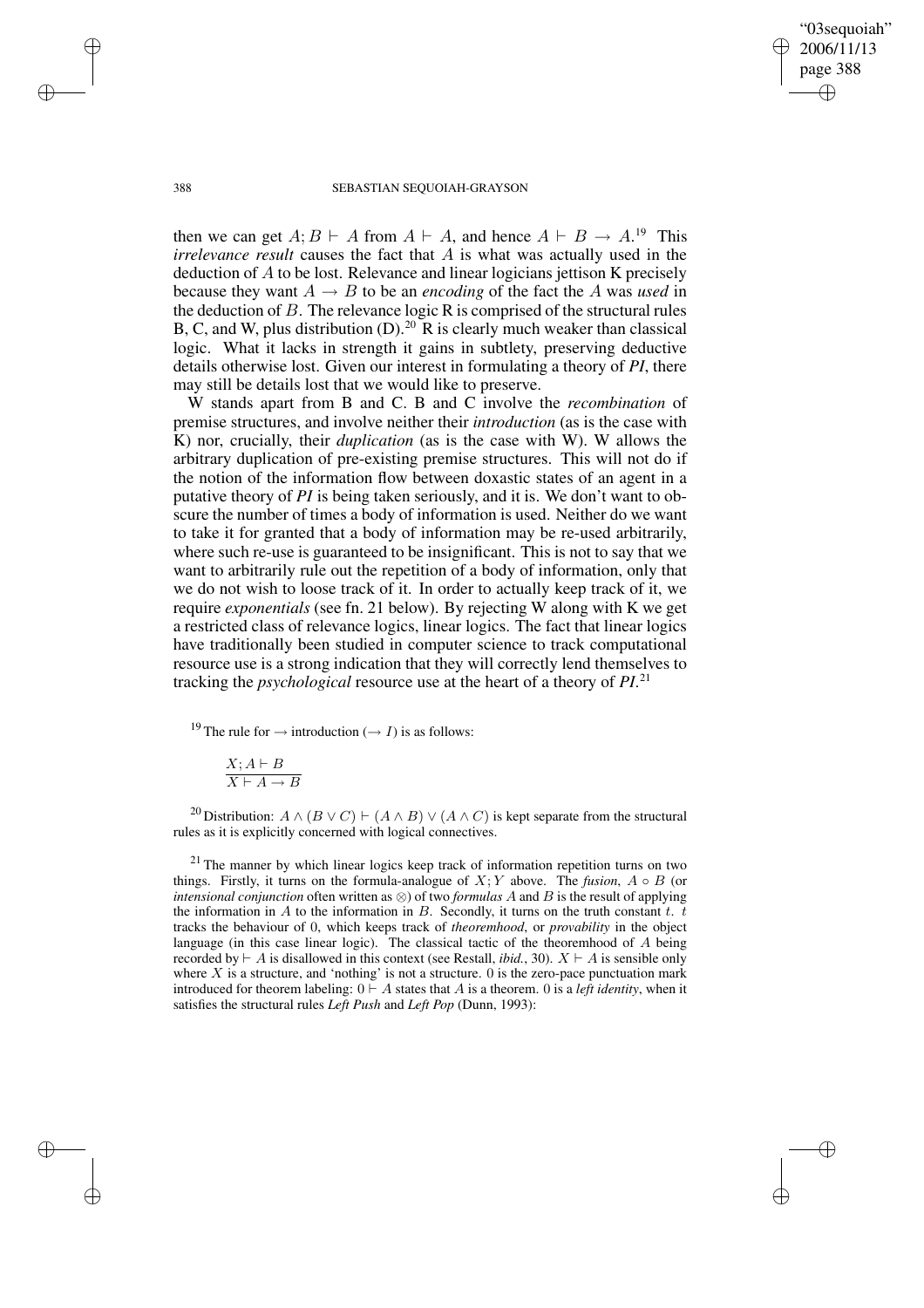The final syntactic aspect requiring exposition lies outside the scope of structural rules. Linear logic has commonly been considered in the absence of *distribution*, despite the presence of extensional conjunction and disjunction, ∧ and ∨. Distribution allows us the following:

$$
(5.4) \quad A \wedge (B \vee C) \vdash (A \wedge B) \vee (A \wedge C)
$$

✐

✐

✐

✐

We should allow distribution in any logic underpinning a theory of *PI*. It generates no paradoxes or counterintuitive consequences in line with those commonly attributed to classical implication. Logics lacking distribution are the hallmark of quantum logics. However non-classical the behaviour of psychological information may be, it is presumably not quantum.

What of negation? DMALL contains *strict de Morgan negation*. Strict de Morgan negation is *strict* due to it incorporating the following axiom relating negation to intensional structure:

$$
(5.5) \quad \frac{X; A \vdash \sim B \qquad Y \vdash B}{X; Y \vdash \sim A}
$$

| Left Push: | $X \Leftarrow 0; X$ |
|------------|---------------------|
| Left Pop:  | $0; X \Leftarrow X$ |

Here the application of 0 delivers no more information than does  $X$  itself. The zero-place punctuation mark 0 is the syntactic counterpart to the semantic notion of the logic world 0 expounded in §2 above. In this syntactic context, 0 is the logical body of information that permits inferences of the form  $A \rightarrow A$ . The zero-place connective t is a *truth-constant* for a left identity 0, and hence tracks its behaviour *in* the language, iff it satisfies the following rules,  $(tI)$  and  $(tE)$ :

$$
\begin{array}{lll} (tI) & & 0 \vdash t \\ (tE) & & \frac{X \vdash t}{Y(X) \vdash A} \end{array}
$$

Now that we have fusion and  $t$  we can explicate how it is that linear logics keep track of information repetition. This turns on the non-normal modality !, read 'of course' and called an *exponential*). We write  $A \circ A$  as  $A^2$ , and  $A \circ (A \circ A)$  as  $A^3$  etc. Generalising,  $A \circ A^n$  is written as  $A^{n+1}$ . ! A may be rendered transparent by the equivalence stated in (5.3):

(5.3)  $A \dashv t \wedge A^1 \wedge A^2 \wedge A^3 \wedge \dots$ 

! A allows us access to as many repetitions of A as we require. That is,  $A \vdash A^n$  for any n (*ibid.*, 56).

"03sequoiah" 2006/11/13 page 389

✐

✐

✐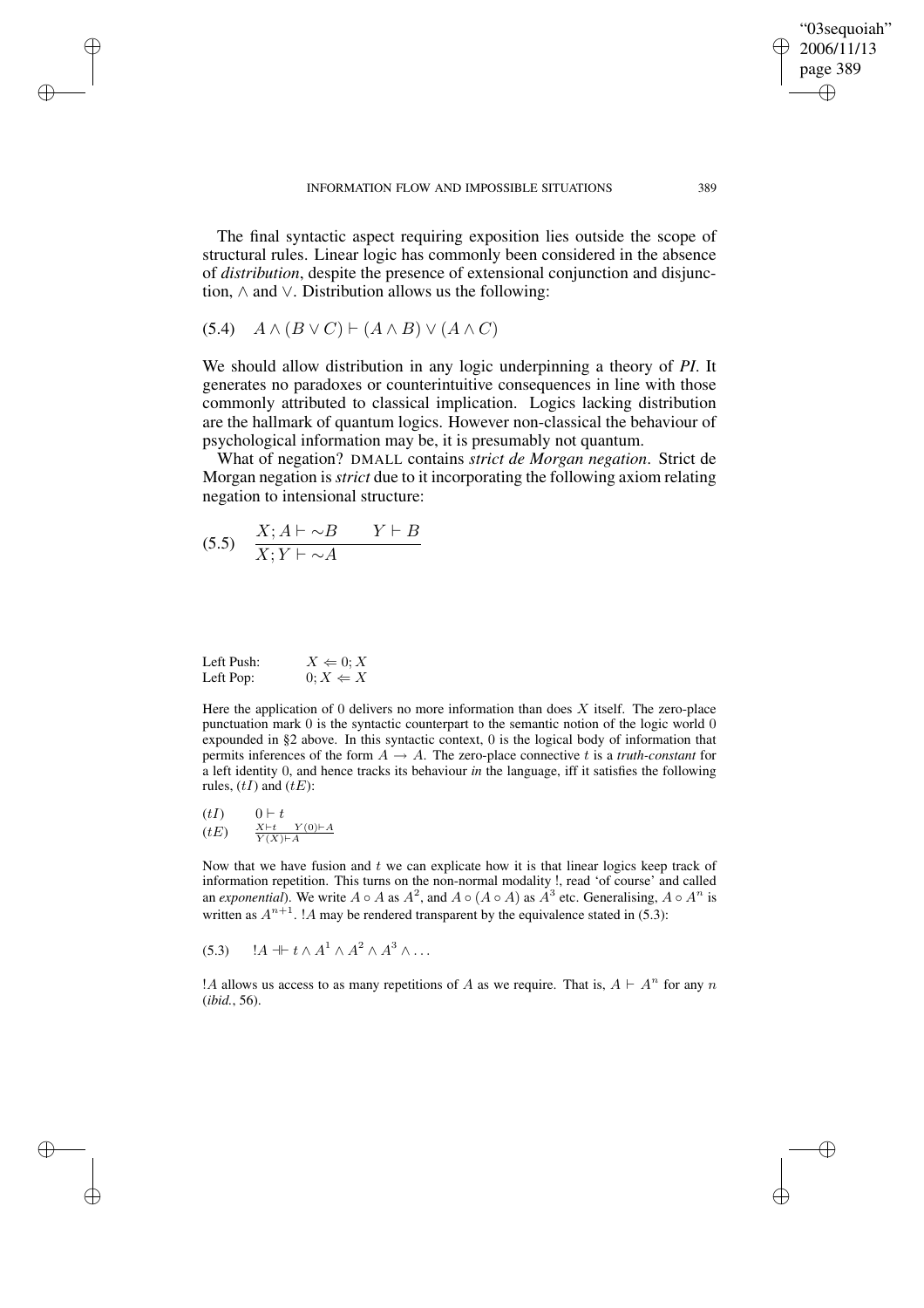✐

✐

### 390 SEBASTIAN SEQUOIAH-GRAYSON

It is a De Morgan negation in that it allows the following (where  $+$  is *iff*):

$$
(5.6) \quad \sim(A \land B) \parallel \sim A \lor \sim B
$$
  

$$
(5.7) \quad \sim(A \lor B) \parallel \sim A \land \sim B
$$

De Morgan negation is a *simple negation* in that (5.8) is preserved:

$$
(5.8) \quad \frac{A \vdash \sim B \qquad X \vdash B}{X \vdash \sim A}
$$

De Morgan negation brings with it the usual double negation rules, *double negation introduction* (DNI) (5.9) and *double negation elimination* (DNE)  $(5.10):$ 

$$
(5.9) \quad \frac{X \vdash A}{X \vdash \sim \sim A}
$$
\n
$$
(5.10) \quad \frac{X \vdash \sim \sim A}{X \vdash A}
$$

It is with negation that we breach the limit of what may be sensibly discussed with reference to the purely syntactic aspects of DMALL insofar as its forming the basis of a theory of *PI* is concerned.

Recalling the semantics frames from §2 above, and noting that frames may be thought of as a set of situations with accessibility relations defined over them, we return to frame semantics in more detail. So far all we have is a *bare frame*  $\langle 0, S, \rightarrow, \sqsubseteq \rangle$  for information flow (recall that the ternary relation R of relevance frames has been interpreted as an information channel  $\mapsto$ ). We begin with Dunn's (1994, 1996) binary *compatibility relation* C.<sup>22</sup>  $xCy$ asserts that the situation x is *compatible* with the situation y.  $xCy$  holds when nothing rejected by  $x$  is accepted by  $y$ . We require this compatibility relation on our frame as it may be used to give a semantic definition of negation:

(5.11)  $x \models \sim A$  iff for every y such that  $xCy, y \not\models A$ .

The properties assigned to the compatibility relation will affect the nature of the negation type. Centrally, we ask whether or not the compatibility relation should be taken to be *symmetric*. In the absence of a particular application, there is no constraint here either way. Given the application to impossible

<sup>22</sup> Originally, Dunn used ⊥ to stand for *incompatibility* to achieve identical results.

✐

✐

✐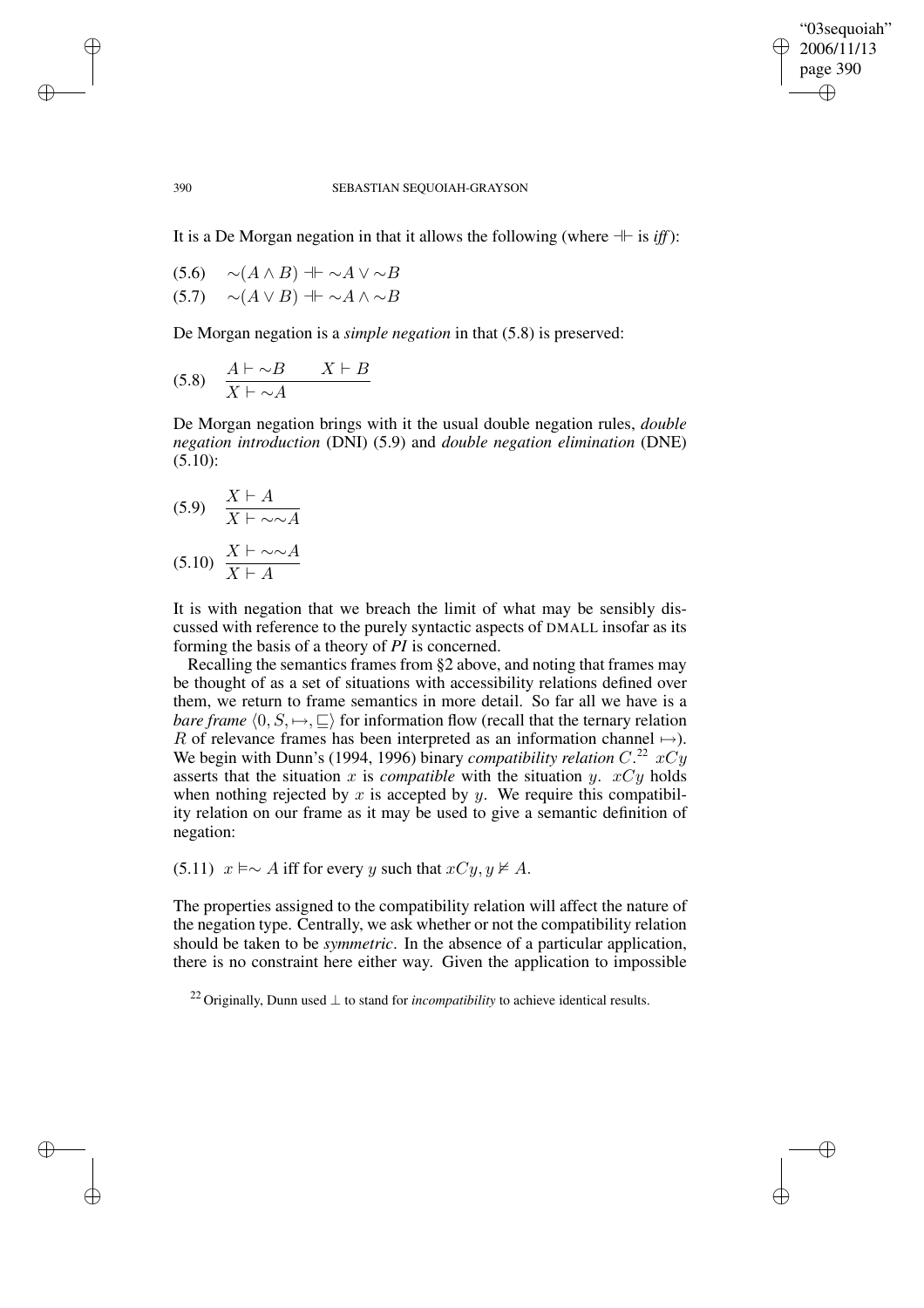INFORMATION FLOW AND IMPOSSIBLE SITUATIONS 391

situations understood as confused doxastic states however, symmetry is delivered for free. The compatibility relation is an *inter* as opposed to *intra* relation between situations. The situations themselves may be impossible, which is just to say that we don't want the compatibility relation  $C$  to be *reflexive*. For x to be compatible with y, whilst at y *failing* to be compatible with x, it would need to be the case that what is *meant* by the compatibility of situations x and y is that whilst there is nothing rejected by x which is accepted by  $y$ , there is nonetheless something rejected by  $y$  which is accepted by x. Although there are doxastic states (confused or otherwise) that stand in such an asymmetric relation, this is not the relation picked out by *compatibility* when we talk of two (or more) situations being compatible. Given symmetry on compatibility, we have  $(5.12)$ :

(5.12)  $x \models \sim A$  iff for every y such that  $yCx, y \not\models A$ .<sup>23</sup>

Symmetry on compatibility guarantees that we are working with the *simple negation* specified by (5.8) with respect to *PI*. Moreover, symmetry on compatibility guarantees that DNI holds(see Restall, 2000b, for the proof), hence DNI holds for *PI*. Given symmetry on compatibility, the interaction between compatibility and informational inclusion is specified by (5.13) which is as we would expect, and fully coherent with *PI*:

(5.13) If  $x' \sqsubseteq x$  then if  $xCy$  then  $x'Cy$ 

✐

✐

✐

✐

The case for DNE is more complex. Symmetry on compatibility does not guarantee DNE. In order to state the frame condition on DNE, we require the definition of the *inverse relation* on frames. Where  $xIy$  is read x is an inverse to y, we have (where  $\leftrightarrow$  is read 'if and only if' in the metalanguage and not understood as importing any implicational force) (5.14):

$$
(5.14) xIy =_{df} \forall z (xCz \leftrightarrow z \sqsubseteq y)
$$

We use (5.14) to get (where  $\rightarrow$  is read 'if-then' in the metalanguage, and not understood as importing any implicational force) (5.15):

 $(5.15)$   $\forall x \exists y (x \exists y \land \forall z (y \exists z \rightarrow z \sqsubseteq x))$ 

 $23$  In the absence of symmetry on compatibility,  $(5.11)$  and  $(5.12)$  would define distinct negation types (usually distinguished via ∼ and ¬).

"03sequoiah" 2006/11/13 page 391

✐

✐

✐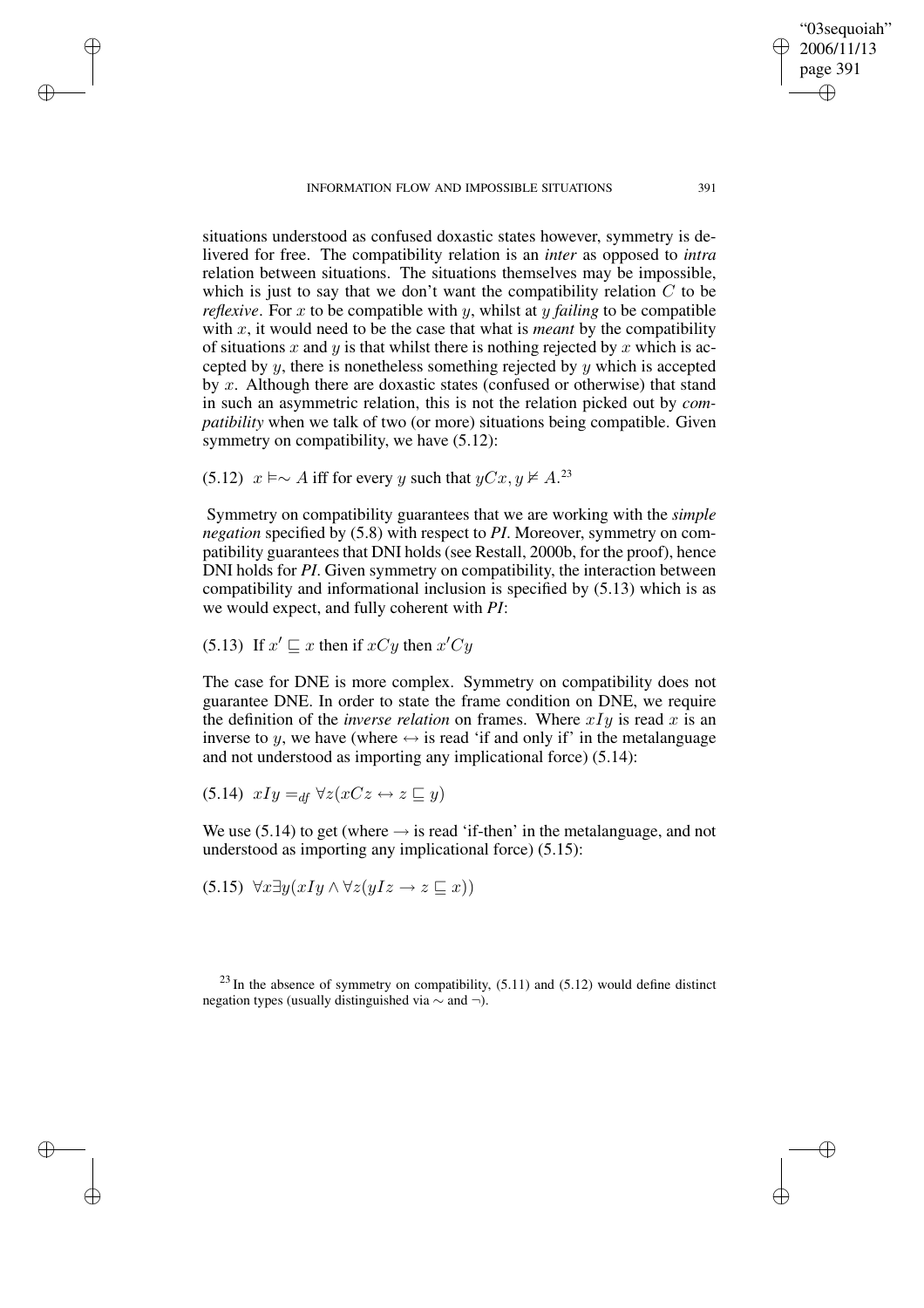392 SEBASTIAN SEQUOIAH-GRAYSON

"03sequoiah" 2006/11/13 page 392

✐

✐

✐

✐

(5.15) is Lemma 2.5 of Restall's (*ibid.*, 859) where he gives a proof of the correspondence between DNE and (5.15). The plausibility of DNE for a theory of *PI* accordingly turns on the plausibility of (5.15). In *PI* terms, (5.15) defines the agent's doxastic state x to be an inverse of the agent's doxastic state  $y$  to be such that for any of the agent's doxastic states  $z$ , they are such that  $x$  is compatible with them if and only if the information they contain is included in the information in  $y$ . Intuitively, we can think of the inverse of an agent's doxastic state as a collation of all the information compatible with it. In *PI* terms, (5.15) can now be read as asserting the following: Each of an agent's doxastic states has an inverse, and any information contained in the inverse of an inverse of such a state will be included in the information specified by that state. This makes sense in terms of *PI*, and hence DNE does also.

De Morgan negation is, a noted above, a simple negation with DNE. With simple negation (and hence DNI) and DNE made sensible in *PI* terms, we have it that De Morgan negation is sensible in *PI* terms also. We have one final step, and that is to demonstrate that *strict* de Morgan negation is a sensible notion in terms of *PI*. Reminding ourselves of the ternary relation R given by (2.1) in §2 above:

(2.1) If  $Rxyz$  and if  $x' \sqsubseteq x$ ,  $y' \sqsubseteq y$ , and  $z \sqsubseteq z'$ , then  $Rx'y'z'$ .

The frame condition corresponding to (5.5) is given in (5.16) (where  $\leftrightarrow$  is read as in  $(5.14)$ :

$$
(5.16) \ \exists x (Ryzx \land xCw) \leftrightarrow \exists v (Rywv \land zCv)
$$

(5.16) is quite complex and the result of attempting to render it transparent in *PI* terms may unfortunately deliver a rather opaque result. Recalling (2.5) from §2, we explicate  $Ryzx$  as the following: should  $A \rightarrow B$  be true in y and should A be true in z, B is true in x. Couching Restall's (2000a, 241) point in terms of  $PI$ , (5.16) states that there exists an agent's doxastic state  $x$ such that it is the result of applying the rules in the state  $y$  to the information in z and is compatible with the state w, if and only if there exists a state v such that it is the result of applying the rules in the state  $y$  to the information in the state  $w$  and is compatible with  $z$  (since we are taking compatibility as symmetric, we can read this final conjunct in either direction). Insofar as perceiving acceptability is concerned however, the cashed out version of (5.16) is so complex that it is difficult to do so. Symmetry on compatibility at least wards off any obvious objection.

Returning to the substructural rules with their conditions in frame semantics; in order to specify the frame conditions on B, C and W,  $R$  is used to

✐

✐

✐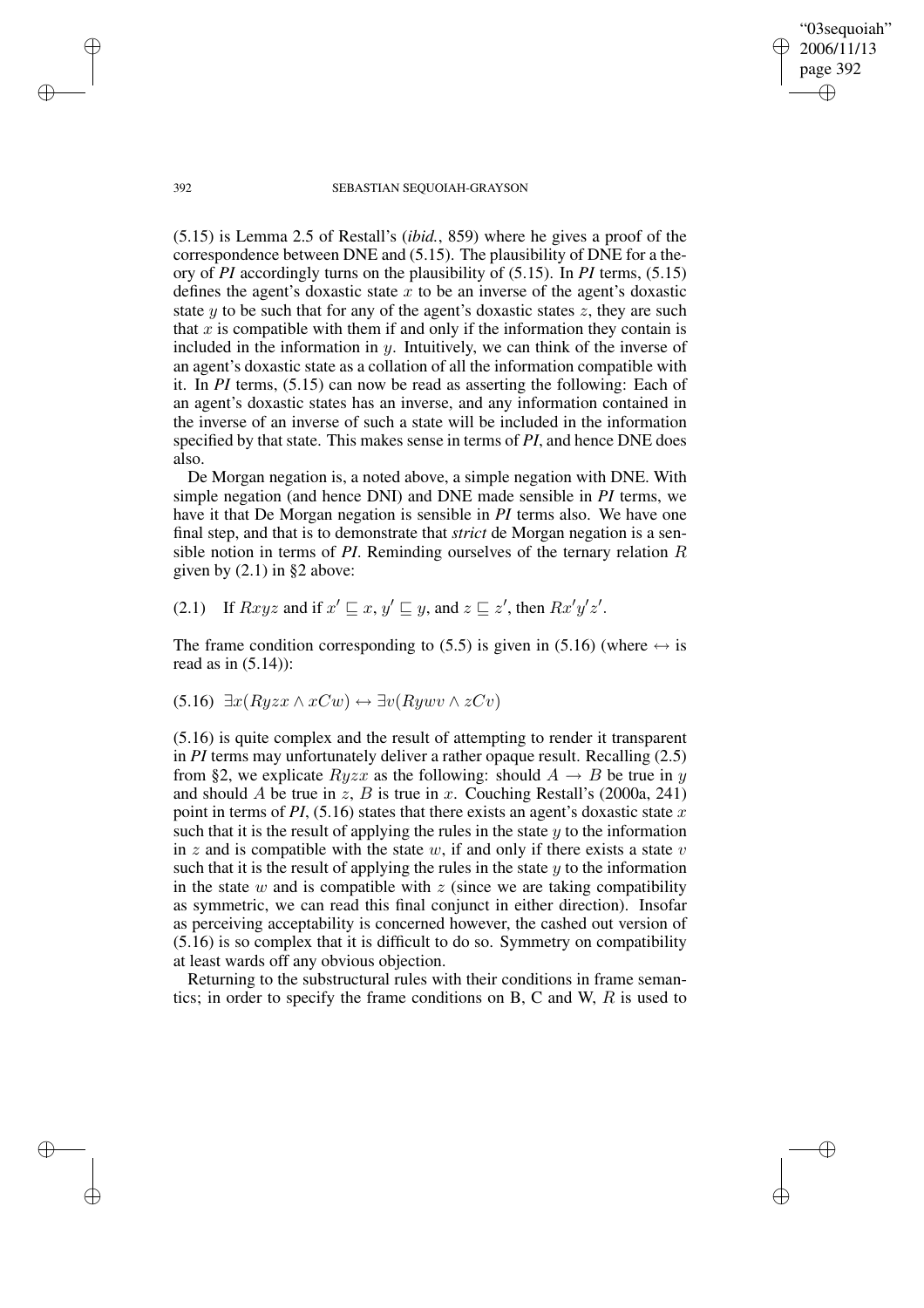✐

✐

define two new terms:

✐

✐

✐

✐

(5.17) 
$$
R(xy)zw = \exists u(Rxyu \land Ruzw)
$$
  
(5.18)  $Rx(yz)w = \exists u(Ryzu \land Rxuw)$ 

This done, the frame conditions on B, C and W are stated as follows (where  $\rightarrow$  is read as in (5.15)):

B: 
$$
R(xy) xw \rightarrow Rx(yz)w
$$

C: 
$$
R(xz)yw \rightarrow R(xy)zw
$$

W:  $Rxyz \rightarrow R(xy)yz$ 

We strengthen the motivation for the rejection of W in the theory of *PI* via reference to its frame condition. That W is too strong for our purposes is clarified by making its existential claim explicit. Unpacking the right hand side via (5.17) gives us (5.19):

(5.19)  $Rxyz \rightarrow \exists w(Rxyw \land Rwyz)$ 

All that the *left hand side* of (5.19) is claiming is that, since Rxyz, then if  $x' \sqsubseteq x$ ,  $y' \sqsubseteq y$ , and  $z \sqsubseteq z'$ , then  $Rx'y'z'$ . Recalling (2.5) from §2, we explicate this claim as the following: should  $A \rightarrow B$  be true in x and should A be true in y, B is true in z. In terms of *PI*, an agent's doxastic state z contains everything you get from applying the rules in the agent's doxastic state  $x$  to the information contained in the agent's doxastic state y. If the information included in x is a development of the information included in  $x'$  ( $x' \sqsubseteq x$ ) and the information included in y is a development of the information included in  $y'$  ( $y' \sqsubseteq y$ ) then applying the rules in the agent's doxastic state  $x'$  to the information in the agent's doxastic state  $y'$ will *not* generate any more information for the agent. Accordingly, the entire informational output will be contained in the agent's doxastic state  $x$ , as well as any doxastic state  $x'$  of the agent such that the psychological information composing  $x'$  is a development of the psychological information composing  $x$ . This is as desired. However, as couched in such terms (of psychological information) it remains entirely cogent for this condition on the left hand side of (5.19) to hold, whilst the right hand side does not.

In the context of psychological information, the existential claim on the right hand side of (5.19) is, although potentially satisfiable, not something that should be admitted as a necessary condition on the satisfaction of the left hand side. Unpacking the right hand side of (5.19) is cumbersome, but illustrative: It claims that there *exists* a doxastic state  $w$  such that  $Rxyw$ , hence if  $x' \sqsubseteq x$ ,  $y' \sqsubseteq y$  and  $w \sqsubseteq w'$ , then  $Rx'y'w'$ , and that  $Rwyz$ , hence if  $w' \sqsubseteq w$ ,  $y' \sqsubseteq y$  and  $z \sqsubseteq z'$ , then  $Rw'y'z'$ . That is, should  $A \rightarrow B$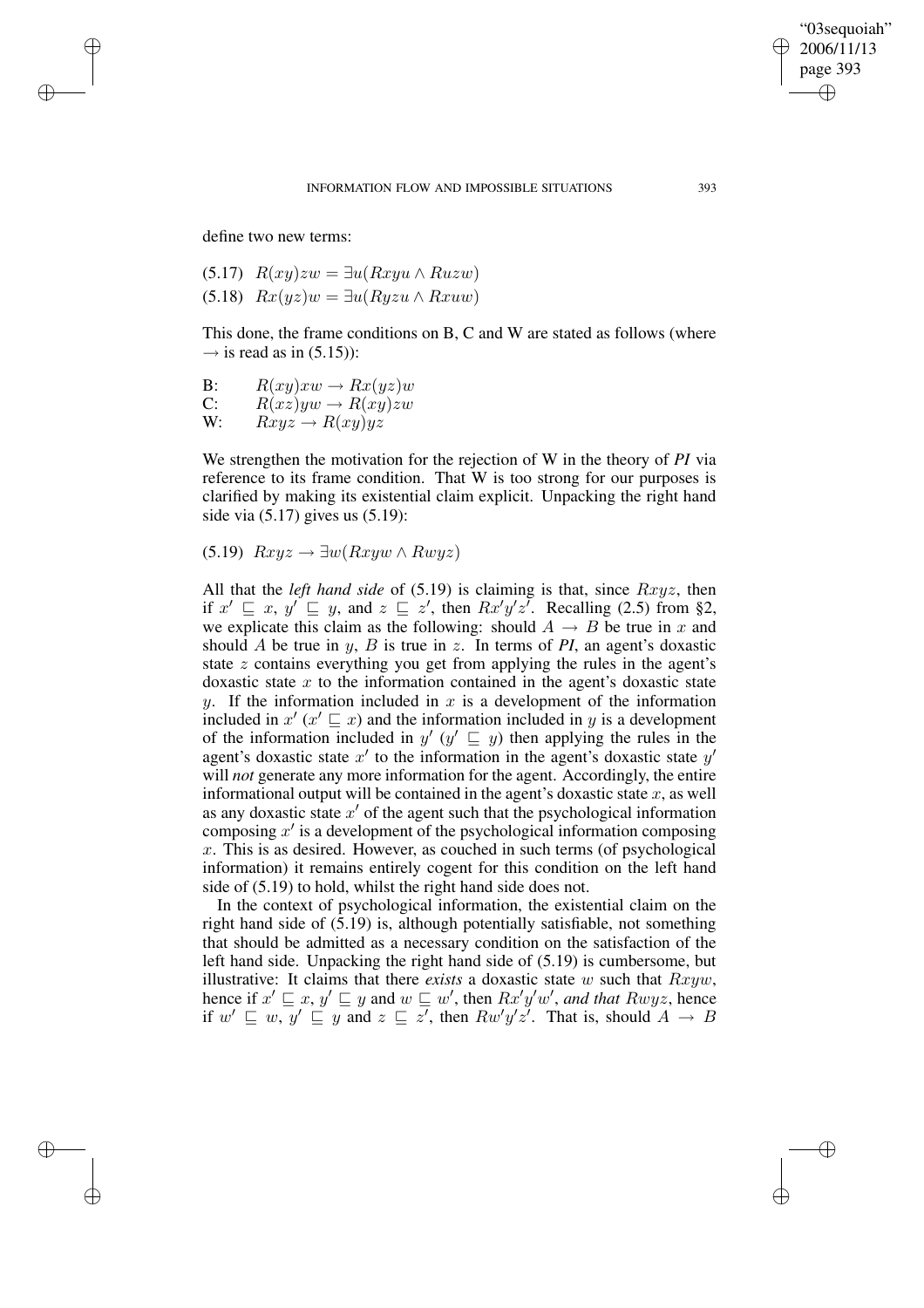"03sequoiah" 2006/11/13 page 394 ✐ ✐

✐

✐

#### 394 SEBASTIAN SEQUOIAH-GRAYSON

be true in x and should A be true in y, B is true in w, and that should  $A \rightarrow B$  be true in w and should A be true in y, B is true in z. Unpacking this in more explicit *PI* terms, the right hand side of (5.19) is claiming that *there exists* a doxastic state w of the agent such that this state w contains everything you get from applying the rules in the agent's doxastic state  $x$  to the information in the agent's doxastic state y, *and that* the doxastic state  $z$  is such that it contains all of the information you get from applying the rules in the agent's doxastic state w to the agent's doxastic state  $y$ . All of this is *required* for the satisfaction of the left hand side of (5.19), but (5.19) is too strong a condition to impose on psychological information, with the left hand side being too weak to ensure that the right hand side holds. That it is too strong is a function of the limits on natural cognition. Suppose that  $w$  is massively (or at least considerably) complex; then despite our having psychologically parsed the information in w *as the output* of applying x to y, we cannot guarantee that we have psychologically parsed the information in z as the output of *applying* w *to* y, on the basis of Rxyz alone.

By contrast, the existence of a state satisfying the right hand sides of the frame conditions on B and C on the basis of their left hand sides is uncontroversial, as the left hand side takes the existence of the state as given. This is made transparent by unpacking the frame conditions on B and C, generating  $(5.20)$  and  $(5.21)$  respectively:

(5.20) ∃u(Rxyu ∧ Ruxw) → ∃u(Ryzu ∧ Rxuw) (5.21)  $\exists u(Rxyz \land Ruyw) \rightarrow \exists u(Rxyu \land Ruzw)$ 

In contrast to W, the satisfaction of B and C does not involve the introduction of a state. It merely involves the innocuous recombination of preexisting states. This is merely a deeper explication of the facts that have been read off of B and C directly above. The reader may check the innocuous nature of the recombination in *PI* terms for herself.

This done, we have established a strong *prima facie* case for the use of DMALL to construct a theory of *PI*. But the case *is* only *prima facie*, as there remains the catch pointed out at the beginning of this section. The substructural logic P interpreted by Barwise's channel theory does not contain C, as channel composition is not commutative, although it is associative, hence it contains B (see Restall, 1994). So there exists a tension between the frame conditions it would appear that we would like, given a putative theory of *PI*, and those that we may get, given the constraints imposed by a theory of information flow. This remains an open problem.

✐

✐

✐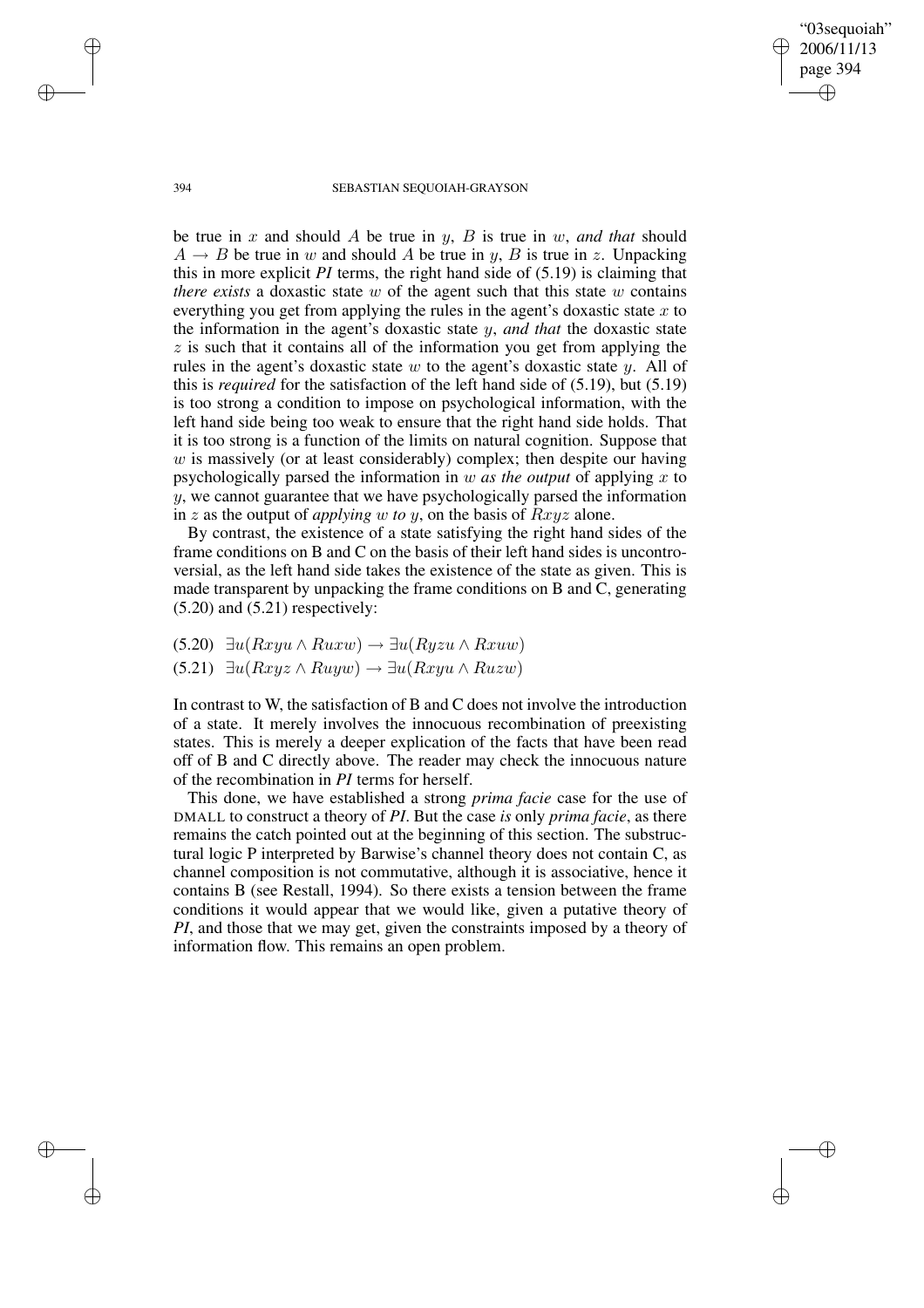INFORMATION FLOW AND IMPOSSIBLE SITUATIONS 395

# 6. *Conclusion*

✐

✐

✐

✐

The direction for future research is clear. The frame semantics of a substructural logic will be used to give information measures in much the same way as are the classical semantics underlying *CSI*. Echoing fn. 15 in §4 above, we can fruitfully think of *CSI* as non-refined, or idealized *PI*. Given the added complexity involved in obtaining information measures (of any sort) as opposed to information *individuations*, it is sensible to begin with the goal of deploying a substructural logic towards the *individuation* of *PI*. Yet the clarity of this direction for future research does not imply its triviality. The complexity of the work involved in building a theory of *PI* via frame semantics guarantees that there will almost surely be issues and obstacles to which we currently remain blind. An issue that is already apparent has been mentioned above, namely that the logic underlying channel theory, P, lacks the substructural rule C. A sensible approach would be to begin the construction of a theory if *PI* on the back of  $P$  + strict de Morgan negation. Only when this is done will we be in a position to properly evaluate C with respect to *psychological* information flow, and hence the formal tractability of *PI* on top of DMALL. It is the purpose of the future article that will form the sequel to the present one to identify and surmount such obstacles. It has been the purpose of the present article to propose a basis for the theory of *PI* and to identify and surmount the obstacles involved in this proposal. The proposal is in general, intuitive and tempting. The information assignments by *CSI* to logically true sentences in particular and logically equivalent sentences in general is a function of the classical modal space out of which *CSI* is built. Altering the information assignments by altering the underlying modal space is a natural and immediate response. This response itself has utilized the logical apparatus of frame semantics, which has not been philosophically uncontroversial in itself (the ternary relation R and *impossible situations* being just two examples). By appealing to interpretations in terms of information flow and (ir)rationality we have novel resolutions of such controversies that illustrate the non *ad-hoc* basis of the construction of a theory of *PI* in terms of frame semantics.

Balliol College OX1 3BJ, Oxford, UK E-mail: sebastian.sequoiah-grayson@philosophy.ox.ac.uk

"03sequoiah" 2006/11/13 page 395

✐

✐

✐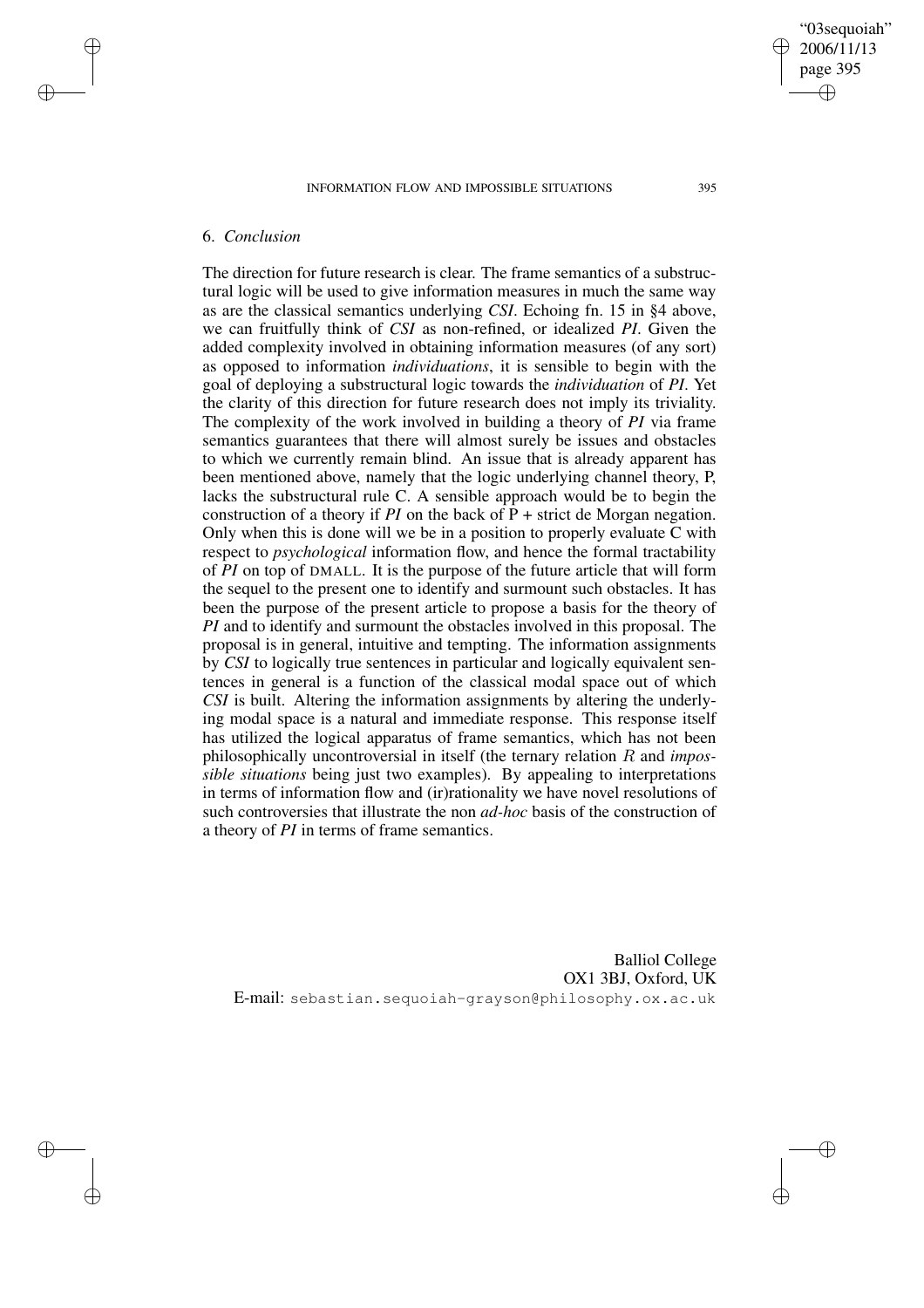#### 396 SEBASTIAN SEQUOIAH-GRAYSON

"03sequoiah" 2006/11/13 page 396

✐

✐

✐

✐

# **REFERENCES**

- Allo, P. (2005): Formalising Semantic Information: Lessons from Logical Pluralism, in G. Dodig Crnkovic and S. Stuart (eds), *Computing, Philosophy, and Cognitive Science*, Cambridge Scholars Press.
- Austin, J. L. (1961): How to Talk: Some Simple Ways, in J. O. Urmson *et al.* (eds), *Philosophical Papers*, Oxford: Oxford University Press.
- Bar-Hillel, Y., and Carnap, R. (1952): An Outline of a Theory of Semantic Information, rep. in Bar-Hillel, (1964) pp. 221–74.
- Barwise, J. (1993): Constraints, Channels, and the Flow of Information, in Peter Aczel *et al.* (eds), *Situation Theory and its Applications*, Stanford University, pp. 3–27.
- Barwise, J. (1997): Information and Impossibilities, *Notre Dame Journal of Formal Logic*, 38, 4, pp. 488–515.
- Barwise, J., and Perry, J. (1981): Situations and Attitudes, *Journal of Philosophy*, 78, 11, pp. 668–91.
- Barwise, J., and Perry, J. (1983): *Situations and Attitudes*, Cambridge, MA: MIT.
- Barwise, J., and Seligman, J. (1997): *Information Flow: The Logic of Distributive Systems*, NY: Cambridge University Press.
- Beal, J. C. and Restall, G. (2006): *Logical Pluralism*, Clarendon Press, Oxford, New York.
- Belnap, N. D. (1977a): How a Computer Should Think, in G. Ryle (ed.), *Contemporary Aspects of Philosophy*, Oriel Press, (1977).
- Belnap, N. D. (1977b): A Useful Four-Valued Logic, in J. M. Dunn and G. Epstein (eds), *Modern Uses of Multiple-Valued Logics*, Reidel, Dordrecht, (1977).
- Carnap, R. (1956): *Meaning and Necessity: A Study in Semantics and Modal Logic*, Chicago: The University of Chicago Press.
- Carnap, R. (1955): Meaning and Synonymy in Natural Languages, *Philosophical Studies*.
- Copeland, B. J. (1979): When is a Semantics Not a Semantics: Some Reasons for Disliking the Routley-Meyer Semantics for Relevance Logic, *Journal of Philosophical Logic*, 8(1), pp. 319–413.
- Devlin, K. (1991): *Logic and Information*, Cambridge: Cambridge University Press.
- Dunn, J. M. (1971): An Intuitive Semantics for First Degree Relevant Implications (abstract), *Journal of Symbolic Logic*, 36, 363–363.
- Dunn, J. M. (1993): Partial Gaggles Applied to Logics with restricted Structural Rules, in Peter Schroeder-Heister and Kosta Dosen (eds), *Substructural Logics*, Oxford University Press, (1993).

✐

✐

✐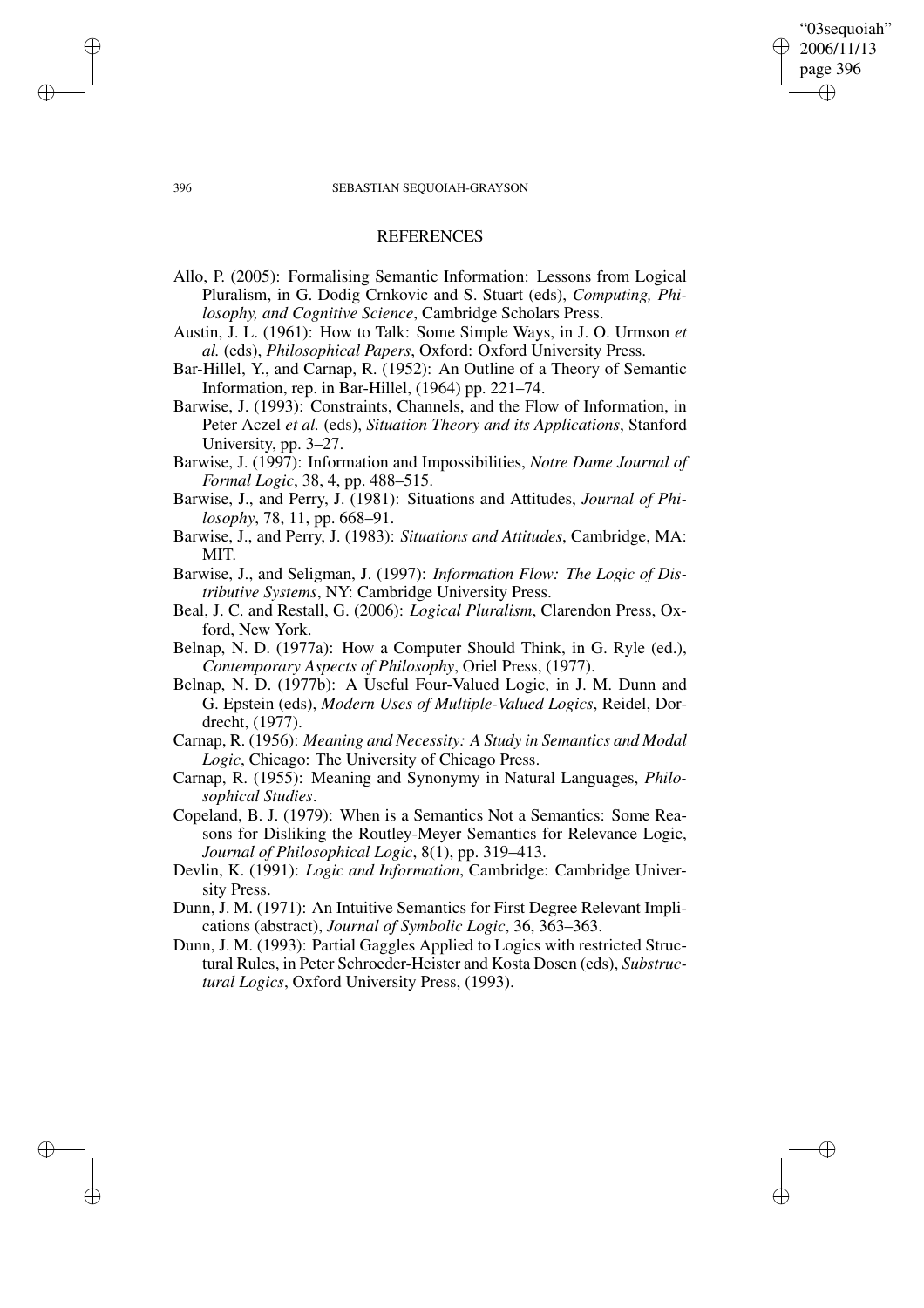✐

✐

✐

✐

- Dunn, J. M. (1994): Star and Perp: Two Treatments of Negation, in James E. Tomberlin (ed.), *Philosophical Perspectives*, 7, pp. 331–57, Ridgeview Publishing Company, California, (1994).
- Dunn, J. M. (1996): Generalised Ortho-Negation, in Heinrich Wansing (ed.), *Negation: A Notion in Focus*, pp. 3–26, Walter de Gruyter, Berlin, (1996).
- Gärdenfors, P. (1988): *Knowledge in Flux: Modelling the Dynamics of Epistemic States*, A Bradford Book, Cambridge Massachusetts, The MIT Press.
- Gregory, H. (2001): *Relevance Semantics: An Approach to Hyperintensionality*, in Dick de Jongh, Henk Zeevat and Marie Nilsenová (eds), Proceedings of the 4th International Tbilisi Symposium on Language, Logic and Computation. Borjomi, Georgia, 2001.
- Israel D., and Perry, J. (1990): What is Information?, in P. P. Hanson (ed.), *Information, Language, and Cognition*, Vancouver, University of British Columbia Press, pp. 1–19.
- Israel D., and Perry, J. (1991): Information and Architecture, in Barwise *et al.* (eds), *Situation Theory and its Applications*, vol. 2, Stanford.
- Mares, E. (1997a): Relevant Logic and the Theory of Information, *Synthese*, 109: pp. 345–60.
- Mares, E. (1997b): Who's Afraid of Impossible Worlds, *Notre Dame Journal of Formal Logic*, 38, 4, pp. 516–26.
- Menzel, C. (1990): Actualism, Ontological Commitment, and Possible World Semantics, *Synthese*, 85, pp. 255–89.
- Meyer, R. K., and Martin, E. P. (1986): Logic on the Australian Plan, *Journal of Philosophical Logic*, 15, 305–32.
- Mortensen, C. (1997): Peeking at the Impossible, *Notre Dame Journal of Formal Logic*, 38, 4, pp. 527–34.
- Nolan, D. (1997): Impossible Worlds: A Modest Approach, *Notre Dame Journal of Formal Logic*, 38, 4, pp. 535–72.
- Priest, G. (2001): *An Introduction to Non-Classical Logic*, Cambridge: Cambridge University Press.
- Restall, G. (1994): A Useful Substructural Logic, *Bulletin of the Interest Group in Pure and Applied Logics*, 2, pp. 137–148.
- Restall, G. (1996): Information Flow and Relevant Logics, *Logic, Language, and Computation*, pp. 463–77.
- Restall, G. (1997): Ways things Can't Be, *Notre Dame Journal of Formal Logic*, 38, 4, pp. 583–596.
- Restall, G. (2000a): *An Introduction to Substructural Logics*, USA/Canada, Routledge.
- Restall, G. (2000b): Defining Double Negation Elimination, *Logic Journal of the IGPL*, 8 pp. 853–860.

"03sequoiah" 2006/11/13 page 397

✐

✐

✐